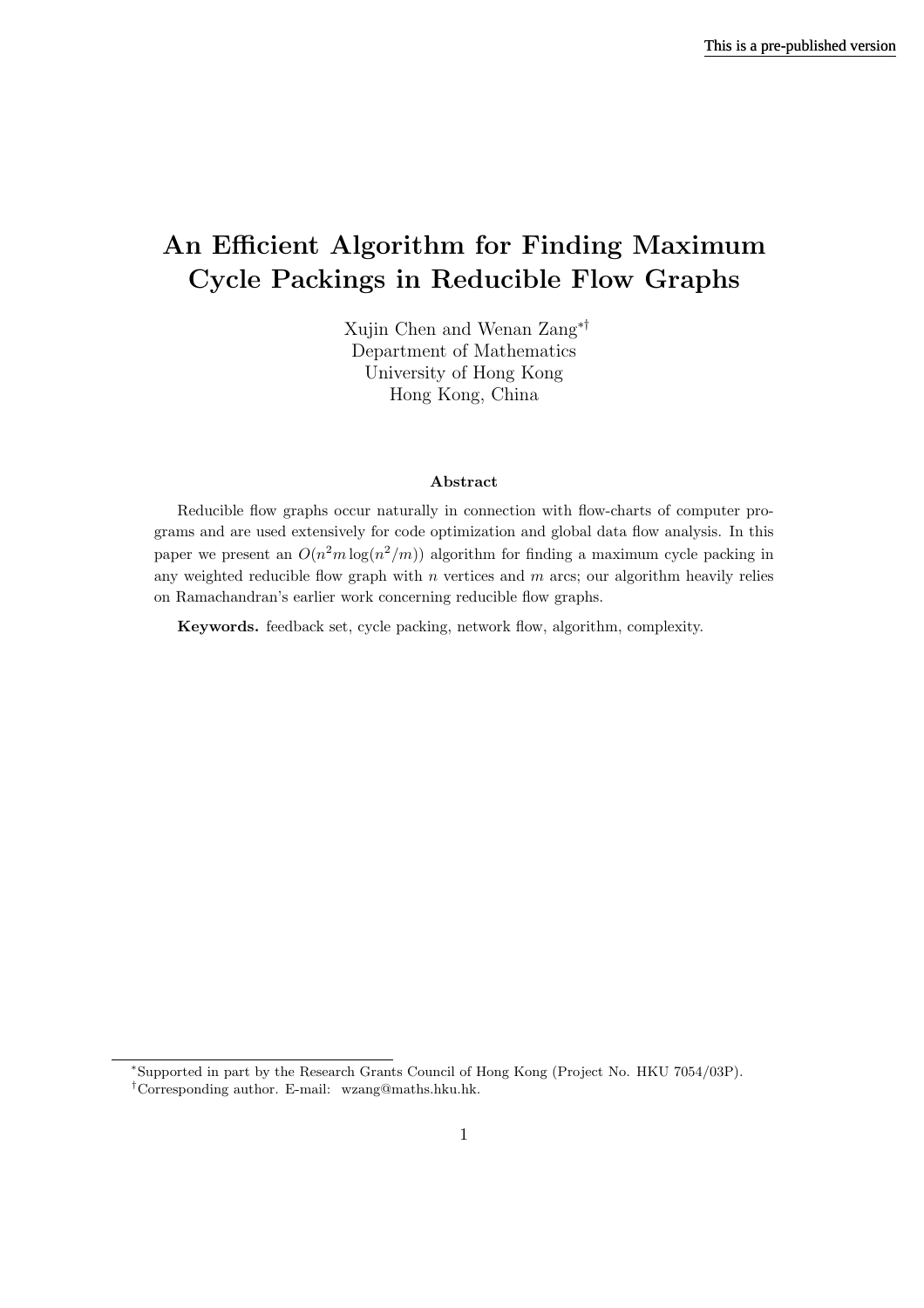#### $\mathbf{1}$ Introduction

Let G be a digraph with a nonnegative integral weight  $w(e)$  (resp.  $w(v)$ ) on each arc e (resp. vertex v). A collection C of distinct cycles  $C_1, C_2, \ldots, C_k$  of G together with nonnegative integers  $m(C_1), m(C_2), \ldots, m(C_k)$  is called a *cycle packing* with respect to w if for each arc e (resp. vertex v) of G, the sum  $\sum_{e \in C_i} m(C_i) \leq w(e)$  (resp.  $\sum_{v \in C_i} m(C_i) \leq w(v)$ ); a set X of arcs (resp. vertices) in  $G$  is called a *feedback arc (resp. vertex) set* if  $X$  intersects every cycle in  $G$ . The cycle packing problem is to find a cycle packing C with maximum weight  $\sum_{C_i \in \mathcal{C}} m(C_i)$ , and the feedback arc (resp. vertex) set problem consists in finding a feedback arc (resp. vertex) set X with minimum weight  $\sum_{x \in X} w(x)$ . These two problems form a primal-dual pair in integer programming and thus are closely tied to each other. While the latter is a well-known NPhard problem [12] and has been studied extensively, the present paper concerns itself with the former, which also arises in a variety of applications. Recently, Caprara, Panconesi, and Rizzi [7] gave a thorough and detailed analysis of the hardness and approximability of the cycle packing problem on unweighted undirected graphs. We point out that a slight modification of their approaches can lead to essentially the same statements for the problem on unweighted digraphs; that is, it admits no fully polynomial time approximation scheme unless  $P = NP$ , and can be approximated within a factor of  $\frac{1}{2 \log n}$ , where *n* is the number of vertices in the input digraph and the base of log is 2. In this paper we focus our study of the cycle packing problem on reducible flow graphs.

Reducible flow graphs (or simply reducible graphs) occur naturally in connection with flowcharts of computer programs and are used extensively for code optimization and global data flow analysis, so they have attracted tremendous research efforts in the past three decades. Hopcroft and Ullman [17] obtained the first efficient algorithm for recognizing reducible flow graphs, which was improved by Tarjan [24]. The reader is referred to Hecht and Ullman [15] for various good characterizations of all reducible flow graphs. In [22], Shamir gave a linear time algorithm for finding minimum feedback vertex sets in reducible graphs, and an  $O(n^2m \log(n^2/m))$  algorithm was discovered by Ramachandran [19] for finding a minimum weighted feedback arc set in an arc-weighted reducible graph and for finding a minimum weighted feedback vertex set in a vertex-weighted reducible graph with n vertices and m arcs. In [20], Ramachandran managed to prove that the cardinality of a minimum feedback arc set in a reducible flow graph is equal to the cardinality of a maximum collection of arc disjoint cycles, thereby establishing a conjecture of Frank and Gyarfas [11]; her proof also contains an  $O(\min\{mn^{5/3}, m^2\})$  algorithm for finding the corresponding set of arc disjoint cycles. We remark that, first, although Ramachandran's proof [20] is concerning the unweighted case, it yields the corresponding minimax theorem in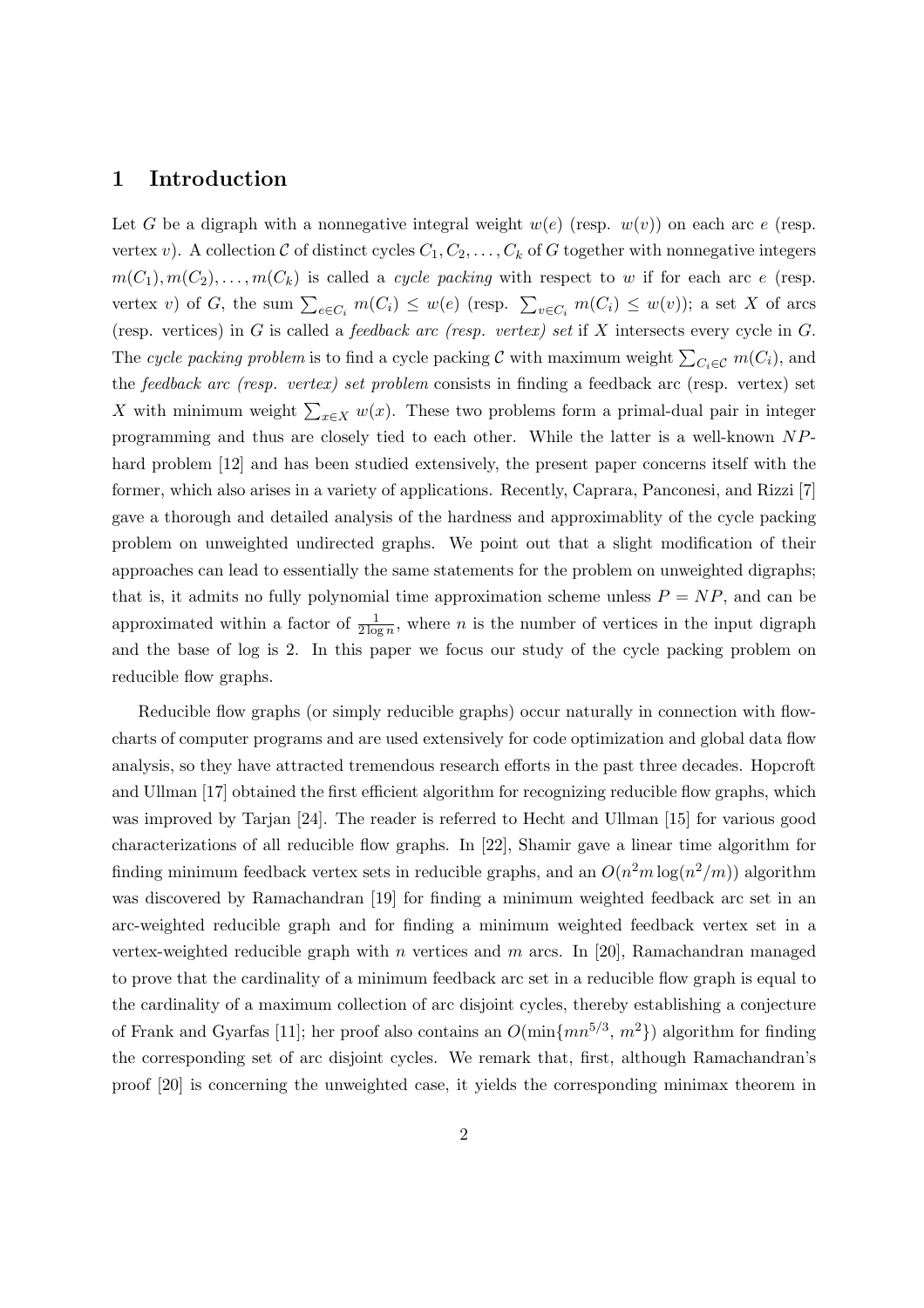the weighted case; that is, in any arc-weighted reducible flow graph, the maximum weight of a cycle packing is equal to the minimum weight of a feedback arc set. Moreover, this minimax relation implies the corresponding theorem for the vertex-weighted case (the unweighted version is due to Frank and Gyafas  $[11]$ . Second, Ramachandran's proof  $[20]$ , algorithmic in nature, can be further extended to find maximum cycle packings in weighted reducible flow graphs. One subroutine of this approach, called  $O(n)$  times, is a maximum flow algorithm, in which the so-called newly added arcs must be saturated by the flows at each step, so the augmenting path method for the maximum flow has to be applied; this leads to a gap between the time complexity of this algorithm and that of Ramachandran's algorithm [19] for the feedback set problem on weighted reducible flow graphs as, to the best of our knowledge, none of the most efficient maximum flow algorithms currently known for general networks is based on the augmenting path method directly. The purpose of this paper is to bridge this complexity gap and present an  $O(n^2m \log(n^2/m))$  algorithm for finding a maximum cycle packing in any weighted reducible flow graph. Our algorithm heavily relies on Ramachandran's earlier work [19, 20] and thoroughly exploits the laminar structure of reducible flow graphs. Moreover, it can use any fastest (integral) maximum flow algorithm as its subroutine.

The remainder of this paper is organized as follows. In section 2, we give some preliminary results on reducible flow graphs and network flows. In section 3, we describe Ramachandran's algorithms and results, present our algorithm, and establish its correctness. In section 4, we conclude this paper with some remarks and open problems.

#### $\boldsymbol{2}$ Preliminaries

Let us now introduce some notions and terminologies. Let  $G = (V, A)$  be a digraph. We denote by  $(u, v)$  an arc in A from its tail u to its head v. A walk in G is a finite sequence  $W = v_0 e_1 v_1 \dots e_k v_k$ , whose terms are alternately vertices and arcs, such that  $e_i = (v_{i-1}, v_i)$  for  $1 \leq i \leq k$ . If  $v_0, v_1, \ldots, v_k$  are distinct, then W is called a path from  $v_0$  to  $v_k$  or a  $v_0 - v_k$  path; if  $v_0, v_1, \ldots, v_{k-1}$  are distinct,  $v_k = v_0$ , and  $k \geq 2$ , then W is called a cycle. Graph G is called *acyclic* if it contains no cycles. For convenience, we let  $P[u, v]$  denote the section of a path P from  $u$  to  $v$ .

A rooted directed graph or a flow graph is a digraph G with a distinguished vertex r, called its root, such that there is a path in G from r to every vertex in G. Let  $G = (V, A, r)$  be a flow graph, and let  $u, v \in V$ . We say that u dominates v (or u is a dominator of v) if every  $r - v$ path in G passes through u. Note that u dominates itself. Let R be a subgraph of G. A vertex v in R is called an *entry vertex* of R if  $v = r$  or if there is an arc  $(u, v)$  of G with u outside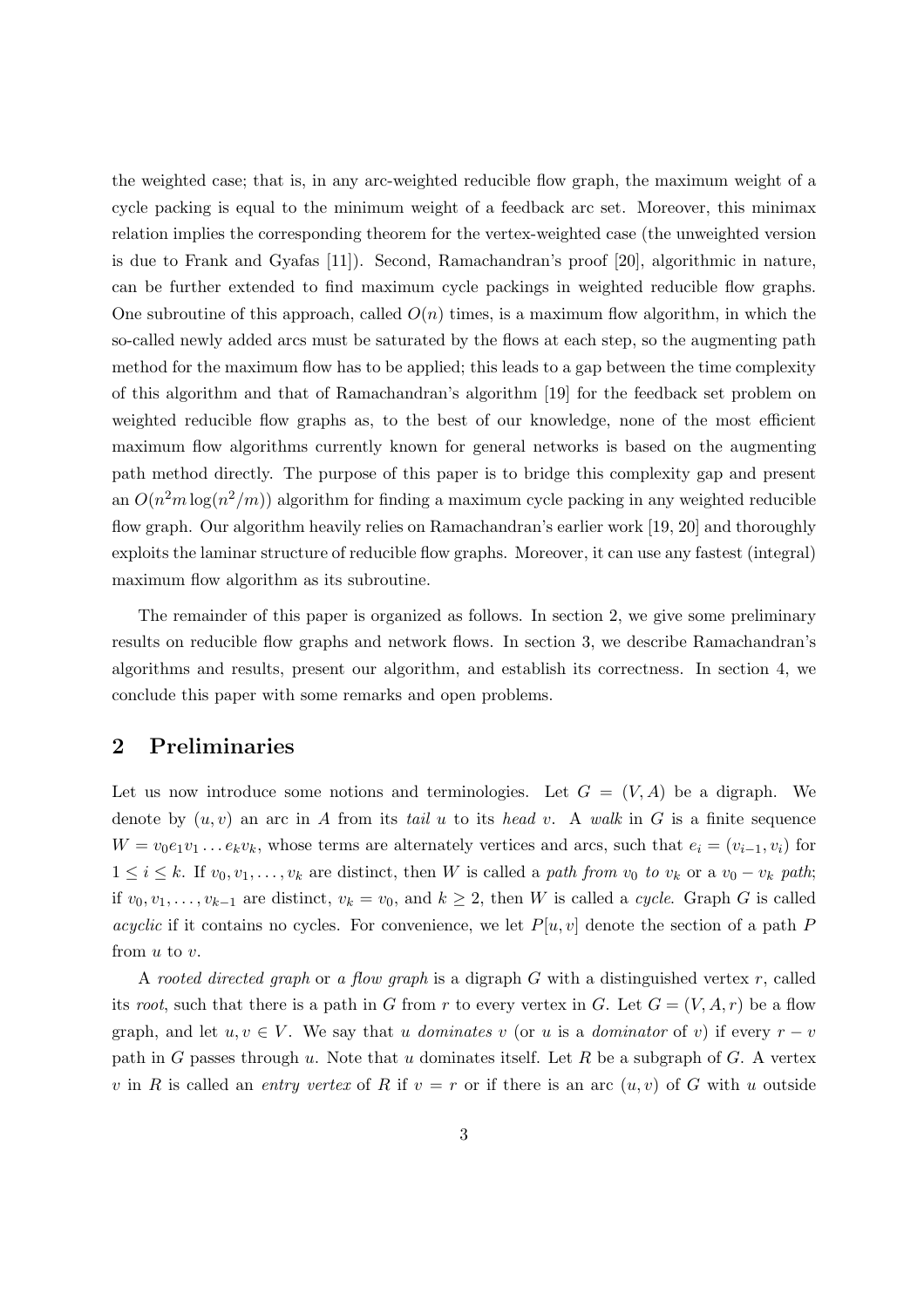R. A DAG of G is a maximal acyclic subgraph of G rooted at r. A depth first search DAG of G is a DAG containing a directed spanning tree T with root r grown by the depth first search (DFS) algorithm [23, 25]; it can be seen from the definition that this DAG is obtained from T by adding a maximal subset of arcs in  $G$  so that no cycle is created. Graph  $G$  is called *reducible* if the depth first search DAG of  $G$  is unique. Unless  $G$  is acyclic, DFS also discovers back arcs, which are arcs of  $G$  not included in the depth first search DAG.

The following characterizations of reducible flow graphs will be used repeatedly in this paper.

**Theorem 2.1.** Let  $G = (V, A, r)$  be a flow graph, and let  $D = (V, A_D, r)$  be an arbitrary depth first search DAG of G with back arc set  $B = A \setminus A_D$ . Then the following statements are  $equivalent.$ 

- $(i)$  G is reducible;
- (ii) G contains no F as a subgraph (see Fig. 1);
- (iii)  $D$  is the unique DAG of  $G$ ;
- (iv) The arc set A of G can be partitioned into two sets  $A_1$  and  $A_2$  such that  $(V, A_1, r)$  is a DAG of G and u dominates v in G for each  $(v, u)$  in  $A_2$ ;
- (v) Every cycle C of G contains exactly one back arc  $e \in B$ . Moreover, the head of e is an entry vertex of  $C$  which dominates any other vertex on  $C$ .

*Proof.* The equivalence of (i)-(iv) can be found in [15, 16]. The implication (i) $\Rightarrow$ (v) is contained in [22], and the converse  $(v) \Rightarrow (i)$  follows from (ii) and the fact that no vertex of the cycle in  $F$  dominates all other vertices on this cycle.  $\Box$ 



FIG. 1. The Forbidden Subgraph F.

Let  $G = (V, A, r)$  be a reducible flow graph and let  $u, v$  be two vertices in G. Observe that if u dominates v then there is a DAG path from u to v.  $(2.1)$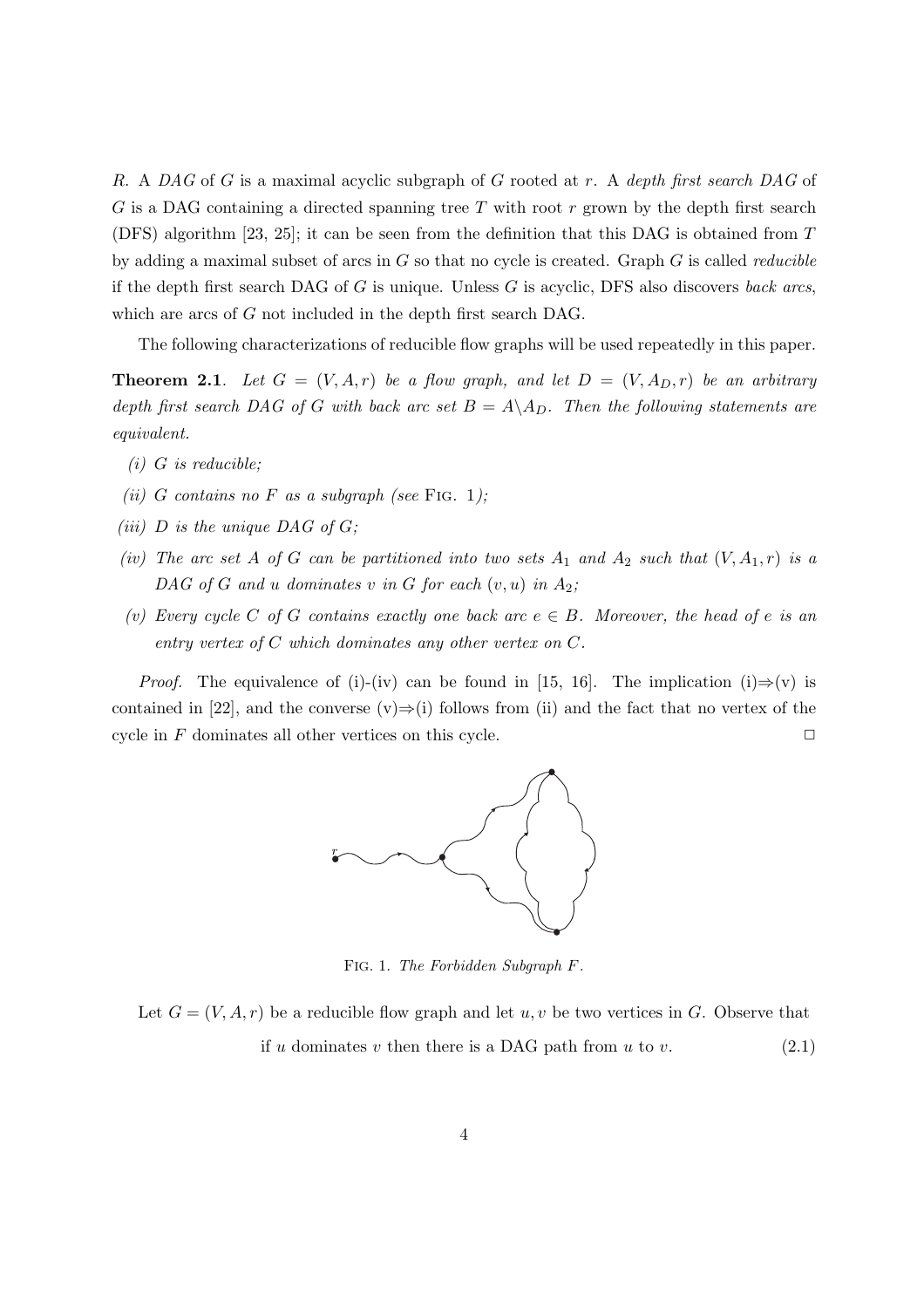(Indeed, let P be a path from r to v in the depth first search DAG. Then P passes through u since u dominates v. Hence  $P[u, v]$  is as desired.) As shown by Aho and Ullman [3], the dominator relation on G can be represented in the form of a tree rooted at r. Let  $V_h$  denote the set of heads of all back arcs in  $G$ . The head dominator tree  $T_h$  of  $G$ , introduced by Ramachandran [19, 20], represents the domination relation restricted to  $V_h \cup \{r\}$ : the descendants of a vertex u in  $T_h$  are precisely the vertices in  $V_h$  dominated by u in G. For each  $u \in V_h \cup \{r\}$ , let  $(u_1, v_1), (u_2, v_2), \ldots, (u_k, v_k)$  be all the back arcs in G whose heads are dominated by u. The set  $V_u = \{u' \in V: u' \text{ lies on a DAG path from } u \text{ to some } u_i, \text{ for } 1 \leq i \leq k\}$  is called the *dominated back arc vertex set of u*, and the subgraph of G induced by  $V_u$  is denoted by  $G_s(V_u)$ in Ramachandran  $[19, 20]$  (see FIG. 2).



FIG. 2. The Head Dominator Tree  $T_h$  and  $G_s(V_u)$ .

Let us now exhibit some properties enjoyed by the dominated back arc vertex sets and the subgraphs induced by them.

**Lemma 2.2.** Let  $G = (V, A, r)$  be a reducible flow graph and let  $u, v$  be two vertices in  $V_h \cup \{r\}$ . Then the following statements hold.

- (i) u dominates all vertices in  $V_u$ ;
- (ii)  $G_s(V_u)$  is a reducible flow graph rooted at u;
- (iii) u is the unique entry vertex of  $G_s(V_u)$  in G;
- (iv) If  $G_s(V_u)$  and  $G_s(V_v)$  have a common vertex, then either u dominates v or v dominates u.

*Proof.* (i) This observation is due to Ramachandran [19, 20].

(ii) By the definition of  $V_u$ ,  $G_s(V_u)$  is a flow graph rooted at u. Suppose, on the contrary, that  $G_s(V_u)$  is not a reducible flow graph rooted at u. Then Theorem 2.1(ii) guarantees the existence of an F (see Fig. 1) rooted at u in  $G_s(V_u)$ ; denote this F by H. Let P be a DAG path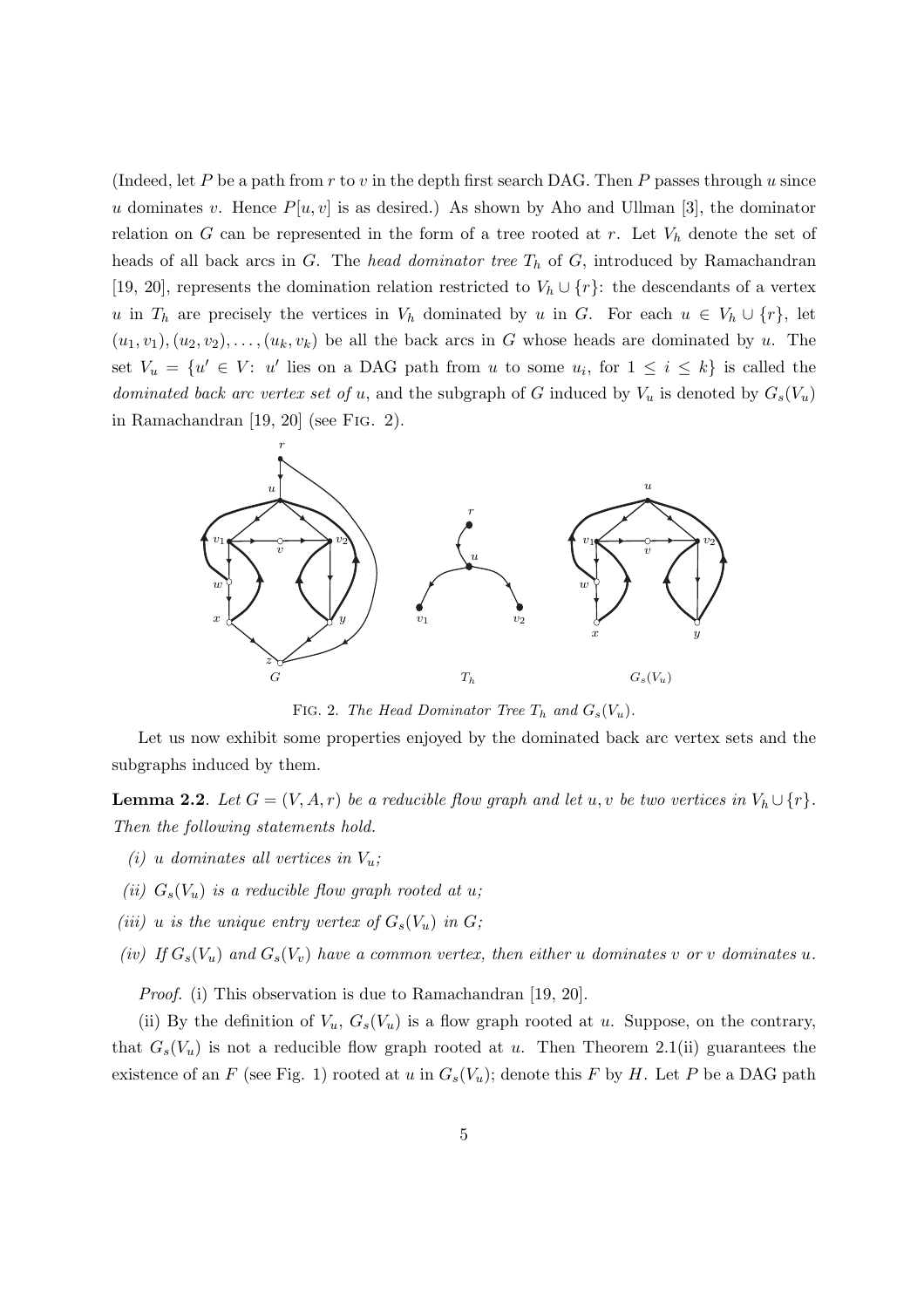from r to u. By (i), u is the only common vertex of P and  $G_s(V_u)$ . Thus  $P \cup H$  is an F rooted at r in G, contradicting Theorem 2.1(ii).

(iii) Suppose to the contrary that v is an entry vertex of  $G_s(V_u)$  with  $u \neq v$ . Then  $v \neq r$ since, by (i), u dominates v. So there exists an arc  $(w, v)$  of G with  $w \notin V_u$ . By (i) and the definition of  $V_u$ ,  $(w, v)$  is not a back arc. Now let P be a DAG path from r to w. Observe that v is not on P (for otherwise  $P[v, w] \cup \{(w, v)\}$  would be a cycle contained in the DAG, a contradiction), and that P passes through u (for otherwise  $P \cup \{(w, v)\}\$  would be an  $r - v$  path that avoids u, but u dominates v by (i), a contradiction). By the definition of  $V_u$ , there exists a back arc  $(u_i, v_i)$  such that u dominates  $v_i$  and v is on a DAG path Q from u to  $u_i$ . Since the DAG of G is acyclic, the DAG paths  $P[u, w] \cup \{(w, v)\}\$ and  $Q[v, u_i]$  have no vertex in common except v. Thus  $P[u, w] \cup \{(w, v)\} \cup Q[v, u_i]$  is a DAG path from u to  $u_i$  that passes through w. Hence  $w \in V_u$ , this contradiction implies the uniqueness of the entry vertex of  $G_s(V_u)$ .

(iv) Suppose to the contrary that there is no domination relation between  $u$  and  $v$ . Then by (i) we have  $u \notin G_s(V_v)$  and  $v \notin G_s(V_u)$ . Let  $w \in G_s(V_u) \cap G_s(V_v)$ . By (ii), there is a  $u - w$ path P contained in  $G_s(V_u)$ . From P we deduce that  $G_s(V_v)$  has an entry vertex different from  $v$ , contradicting (iii).  $\Box$ 

**Lemma 2.3.** Let  $G = (V, A, r)$  be a reducible flow graph. Then there is an  $O(n \log n + m)$ algorithm for finding a DFS order  $\pi$  of the head dominator tree  $T_h$  such that, for any two vertices u and v on  $T_h$  with  $\pi(u) < \pi(v)$ , vertex u is not dominated by v, and every path from v to u in G contains a back arc, where  $n = |V|$  and  $m = |A|$ .

*Proof.* Let D be the DAG of G. Since D is acyclic, there is a linear time algorithm for finding an ordering  $\sigma$  of all the vertices of D such that if  $(a, b)$  is an arc of D then  $\sigma(a) < \sigma(b)$ (see topological sorting in [1]). Now let  $\pi$  be the DFS order of  $T_h$  starting from r such that, for any two children a, b of the same vertex on  $T_h$ ,  $\pi(a) < \pi(b)$  iff  $\sigma(a) < \sigma(b)$  (that is, among the unscanned arcs leaving each vertex u on  $T_h$ , we always search  $(u, v)$  with the smallest order  $\sigma(v)$ first). Then  $\pi$  is as desired. To justify it, let u and v be two vertices on  $T_h$  with  $\pi(u) < \pi(v)$ . If u is dominated by v, then there is a path from v to u in  $T_h$ . Since  $\pi$  is a DFS order of  $T_h$ starting from r, we have  $\pi(v) < \pi(u)$ , a contradiction. Thus u is not dominated by v. It remains to show that there is no path from  $v$  to  $u$  in  $D$ .

Suppose to the contrary that D contains a  $v - u$  path P. If u dominates v, then P together with a path from u to v in D (recall (2.1)) would lead to a cycle in D, a contradiction. Let us consider the case when v is not dominated by u. Now we have  $r \notin \{u, v\}$ . Let w be the nearest common ancestor of u and v on  $T_h$ , and let x, y be the two children of w on  $T_h$  such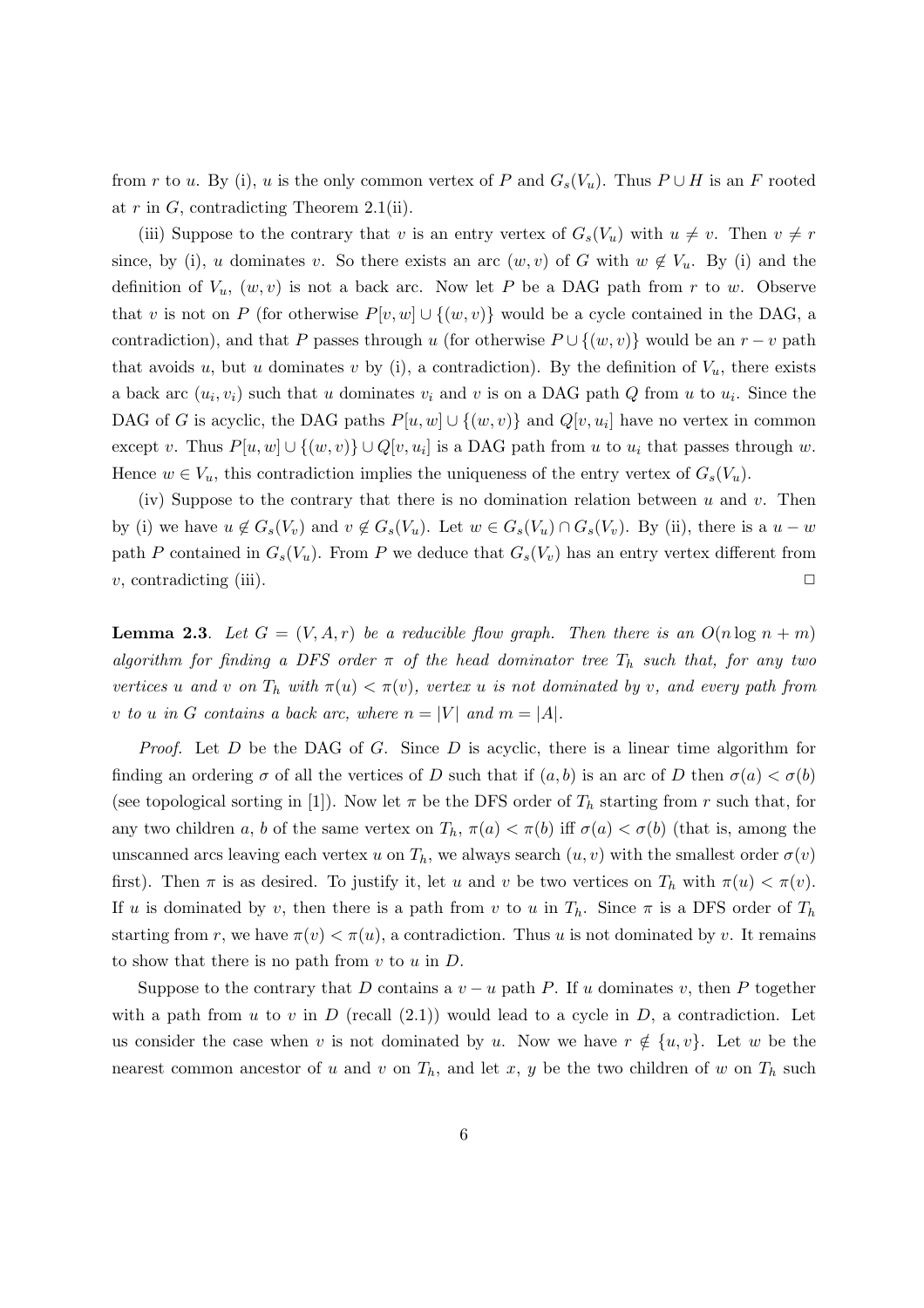that  $u \in G_s(V_x)$  and  $v \in G_s(V_y)$ . By Lemma 2.2(iv),  $V_x$  and  $V_y$  are vertex disjoint. It can also be seen from Lemma 2.2(iii) that P passes through x. In view of  $(2.1)$ , there is a path Q from y to v in D. So  $P \cup Q$  contains a path from y to x in D. Hence  $\sigma(y) < \sigma(x)$ . It follows that the DFS specified in our algorithm would yield  $\pi(v) < \pi(u)$ , a contradiction.

Since sorting k numbers can be done in time  $O(k \log k)$ , the time complexity of our algorithm is  $O(n \log n + m)$ .  $\Box$ 

To solve the (weighted) feedback vertex set problem and the (unweighted) maximum cycle packing problem on reducible flow graphs, Ramachandran [19, 20] invented several sophisticated network flow techniques. In this paper we shall apply her novel ideas and develop her methods. As usual, a *flow network*  $N = (V, A, s, t, c)$  is a digraph  $G = (V, A)$  with two distinguished vertices, a *source s* and a *sink t*, and a nonnegative integral *capacity*  $c(u, v)$  on each arc  $(u, v)$ . See Ahuja, Magnanti and Orlin [1] and Ford and Fulkerson [10] for in-depth accounts of network flow theory. It is clear that any subgraph  $(V', A')$  of G with  $\{s, t\} \subseteq V'$  corresponds to a subnetwork  $N' = (V', A', s, t, c)$  of N. For convenience, we let |x| denote the value of a flow x.

**Lemma 2.4.** Let  $N' = (V', A', s, t, c)$  be a subnetwork of a flow network  $N = (V, A, s, t, c)$ , and let  $\mu$  and  $\mu'$  be the maximum  $s-t$  flow values of N and N', respectively. Suppose  $\lambda$  and  $\lambda'$  are two nonnegative integers satisfying  $\lambda' \leq \mu'$  and  $\lambda' \leq \lambda \leq \mu$ . Then there is an  $O(nm \log(n^2/m))$ algorithm for finding an  $s-t$  flow x of N such that  $|x| = \lambda \geq \sum_{(u,t) \in A'} x(u,t) \geq \lambda'$ , where  $n = |V|$  and  $m = |A|$ .

*Proof.* Let us construct a network  $\overline{N} = (\overline{V}, \overline{A}, s, q, c)$  from N as follows: first add two new vertices p and q and two new arcs  $(p, q)$  and  $(t, q)$  with capacities  $c(p, q) = \lambda'$  and  $c(t, q) = \lambda - \lambda'$ , then subdivide each arc  $(u, t)$  in A' into two arcs  $(u, \bar{u})$ ,  $(\bar{u}, t)$  and add one arc  $(\bar{u}, p)$  such that  $c(u, \bar{u}) = c(u, t)$  and  $c(\bar{u}, t) = \infty = c(\bar{u}, p)$ . The construction of  $\bar{N}$  is illustrated in Fig. 3, where the arcs in A' are bold lined. Notice that in  $\overline{N}$ , vertex s remains to be the source while q becomes the sink. We claim that the maximum  $s-q$  flow value of  $\overline{N}$  is  $\lambda$ .

To justify the claim, by the max-flow min-cut theorem we may turn to verify that the capacity of a minimum  $s-q$  cut of  $\overline{N}$  is  $\lambda$ . Since  $[\overline{V}\setminus{q}, {q}]$  is clearly an  $s-q$  cut of  $\overline{N}$  with capacity  $\lambda$ , it suffices to show that any  $s-q$  cut  $[U,\overline{U}]$  in  $\overline{N}$  is of capacity at least  $\lambda$ , where  $s \in U$ and  $q \in \overline{U}$ . This is true if  $\{(p,q),(t,q)\}\subseteq [U,\overline{U}]$ . So we may assume that  $\{p,t\}\cap \overline{U}\neq \emptyset$  and that  $\overline{U}$  contains all  $\overline{u}$  for all  $(u,t) \in A'$  (for otherwise  $[U,\overline{U}]$  is of capacity  $\infty$ ). If  $t \in \overline{U}$ , then  $[U\setminus\{p\}, V\setminus (U\setminus\{p\})]$ , an  $s-t$  cut of N, has capacity at least  $\mu$  by the max-flow min-cut theorem, therefore the capacity of  $[U,\bar{U}]$  is at least  $\mu$  ( $\geq \lambda$ ) by the definition of  $\bar{N}$ . It remains to consider the case when  $t \in U$ . Now we have  $p \in \overline{U}$  by the previous assumption. Observe that  $[U,\overline{U}]$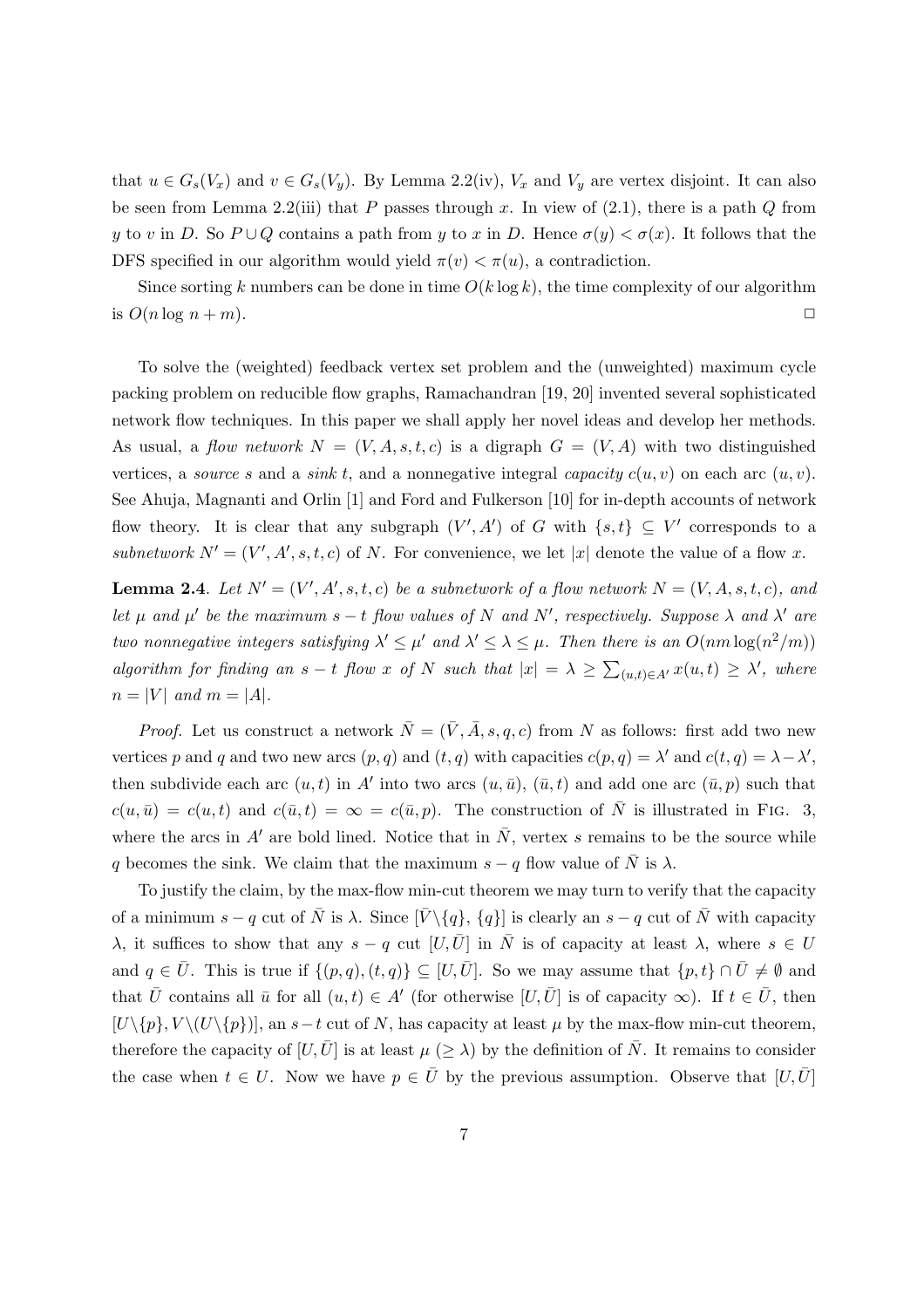contains the arc  $(t, q)$  with capacity  $c(t, q) = \lambda - \lambda'$ , and that the capacity of  $[U, \overline{U}]\setminus\{(t, q)\}\$ is at least that of  $[(U \cap V')\setminus \{t\}, (V'\setminus U) \cup \{t\}],$  which is an  $s-t$  cut in N' with capacity at least  $\mu' \ (\geq \lambda')$ . Thus the capacity of  $[U, \overline{U}]$  is at least  $\lambda - \lambda' + \mu' \geq \lambda$ , as claimed.



Now let  $\bar{x}$  be a maximum  $s-q$  flow in  $\bar{N}$ . Clearly,  $\bar{x}(p,q) = \lambda'$  and  $\bar{x}(t,q) = \lambda - \lambda'$ . For each  $e \in A$ , set  $x(e) = \overline{x}(u, \overline{u})$  if  $e = (u, t) \in A'$  for some u, and set  $x(e) = \overline{x}(e)$  otherwise. It follows from flow conservation and the construction of  $\overline{N}$  that x is an  $s-t$  flow of N and

$$
\lambda = |\bar{x}| = \bar{x}(p,q) + \bar{x}(t,q)
$$
  
\n
$$
= \sum_{u:(u,t)\in A'} \bar{x}(u,\bar{u}) + \sum_{(w,t)\in A\backslash A'} \bar{x}(w,t)
$$
  
\n
$$
= \sum_{(w,t)\in A} x(w,t) = |x| \ge \sum_{(u,t)\in A'} x(u,t) = \sum_{u:(u,t)\in A'} \bar{x}(u,\bar{u}) \ge \bar{x}(p,q) = \lambda'.
$$

Thus x is as desired. Since a maximum flow in  $\bar{N}$  can be found [13] in time  $O(|\bar{V}||\bar{A}|\log(|\bar{V}|^2/|\bar{A}|))$  $= O(nm \log(n^2/m))$ , we are done.  $\Box$ 

To establish the correctness of our algorithm, we need to decompose a flow in a network into flows on paths. So the following theorem (see [1]) will be applied.

**Theorem 2.5 (Flow Decomposition Theorem).** Let x be an integral  $s - t$  flow with value k in an acyclic network  $N = (V, A, s, t, c)$ . Then there is an  $O(nm)$  algorithm for finding  $s - t$ paths  $P_1, P_2, \ldots, P_\ell$  and corresponding nonnegative integers  $y_1, y_2, \ldots, y_\ell$ , such that

\n- \n
$$
\ell \leq m
$$
,\n
\n- \n $\sum_{i=1}^{\ell} y_i = k$ , and\n
\n- \n $\sum_{i:(u,v)\in P_i} y_i = x(u,v)$  for any  $(u,v) \in A$ , where  $n = |V|$  and  $m = |A|$ .\n
\n

For simplicity, we denote the above path flow decomposition of x by  $\{y_1P_1, y_2P_2, \ldots, y_\ell P_\ell\}$ .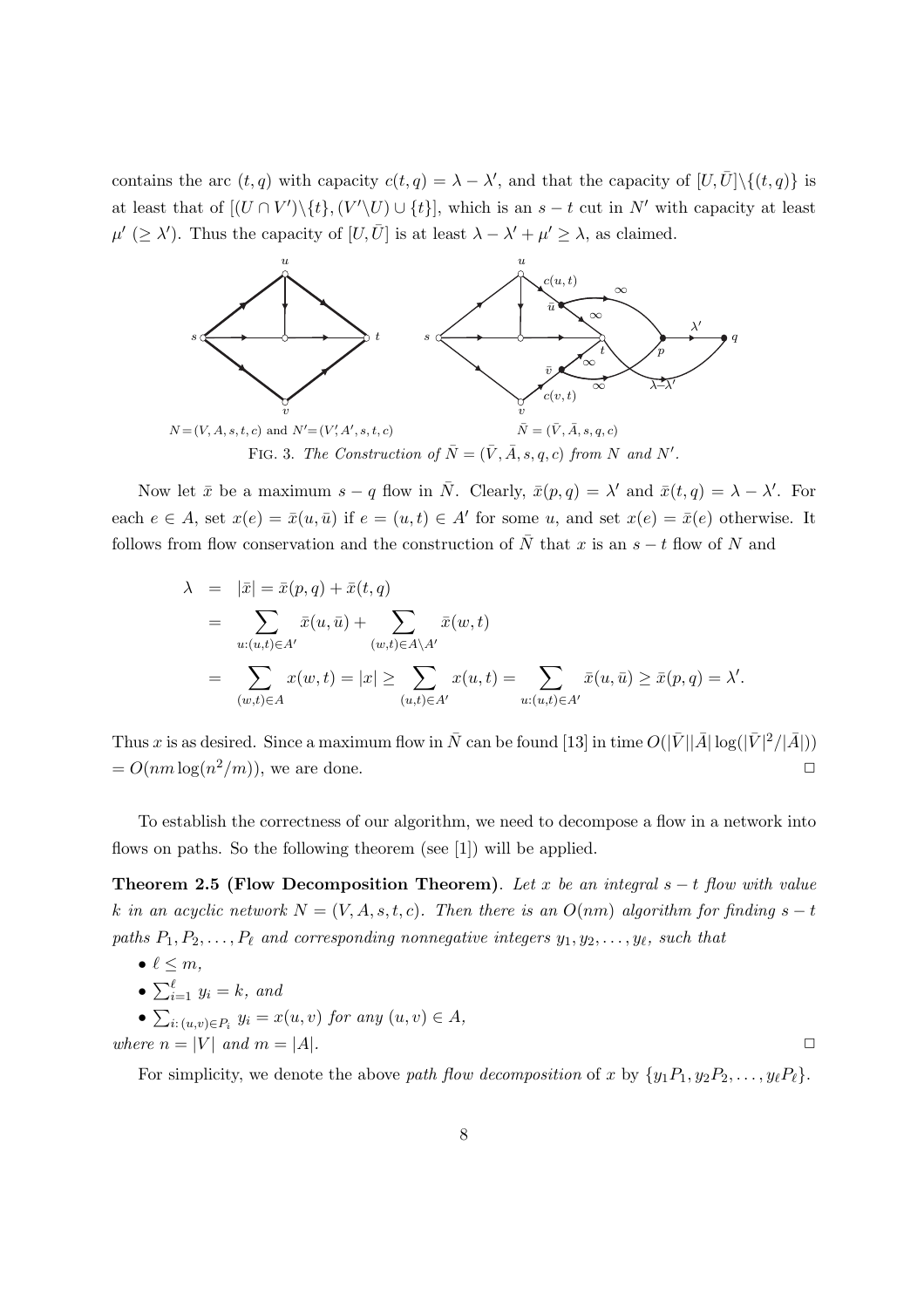#### 3 Algorithm

Let  $G=(V, A, r)$  be a reducible flow graph with a nonnegative integral weight  $w(e)$  on each arc  $e \in A$ , and let  $V_h$ ,  $T_h$ , and  $G_s(V_u)$  be the same as given in the preceding section. In [19, 20], Ramachandran solved the (weighted) feedback set problem and the (unweighted) cycle packing problem on reducible flow graphs by using clever network flow techniques, and the following networks played important roles in her algorithms.

For each  $u \in V_h \cup \{r\}$ , the maximum flow network of G with respect to head u is a flow network  $G_m(u)$  obtained from  $G_s(V_u)$  by first splitting each head v in  $G_s(V_u) \cap V_h$  into two vertices v and v' and then adding a new vertex t. Each DAG arc entering (resp. leaving) the original head  $v$  in G corresponds to one that enters (resp. leaves) the newly formed head  $v$ , and each back arc entering the original v corresponds to one that enters  $v'$  in  $G_m(u)$ . Moreover, there is an arc  $(v',t)$  with infinity capacity. The capacity of any other arc in  $G_m(u)$  is equal to its corresponding weight in G. In  $G_m(u)$ , vertices u and t are interpreted as the source and sink, respectively. We propose to call  $v'$  the *image* of  $v$ .

For each  $u \in V_h \cup \{r\}$ , the mincost maximum flow network of G with respect to head u is a flow network  $G_{mm}(u)$  obtained inductively as follows: If u is a vertex with no child in  $T_h$ , set  $G_{mm}(u) = G_m(u)$ ; else, let  $v_1, v_2, \ldots, v_k$  be all the children of u on  $T_h$ , and let the maximum flow value of  $G_{mm}(v_i)$  be  $c_i$  for  $1 \leq i \leq k$ . Then the vertex set of  $G_{mm}(u)$  is the same as that of  $G_m(u)$ , and the arc set of  $G_{mm}(u)$  consists of all arcs in  $G_m(u)$ ,  $G_{mm}(v_i)$  for  $i = 1, 2, ..., k$ , and  $F_u = \{(u, v_i) : i = 1, 2, \ldots, k\}$ . The capacity of each arc  $(u, v_i)$  in  $F_u$  is set to be  $c_i$ . Set  $F_u$ is called the *mincost-arc set for head u*.

For  $G = (V, A, r)$  in Fig. 2, the construction of  $G_m(u)$  and  $G_{mm}(u)$  is illustrated in Fig. 3. Now we are ready to present Ramachandran's algorithms.

### Ramachandran's Algorithm for finding a minimum (weighted) feedback arc set [19]

*Input:* An arc-weighted reducible flow graph  $G = (V, A, r)$ . *Output:* A weight of a minimum feedback vertex set of  $G$ . begin

1. Preprocess G: Label the heads of back arcs in G in postorder (see [25]). Derive the head dominator tree  $T_h$  for G. Introduce a pointer from each vertex i in  $T_h$  (except r) to its parent  $h_i$ . Let the number of vertices in  $T_h$  be h.

2. For  $i = 1, 2, \ldots, h$  process vertex i:

a. Find the capacity of minimum cut,  $c_i$ , in  $G_m(i)$ .

b. If  $i \neq h$  then introduce an arc of weight  $c_i$  from  $h_i$  to i in G. (Note that G changes during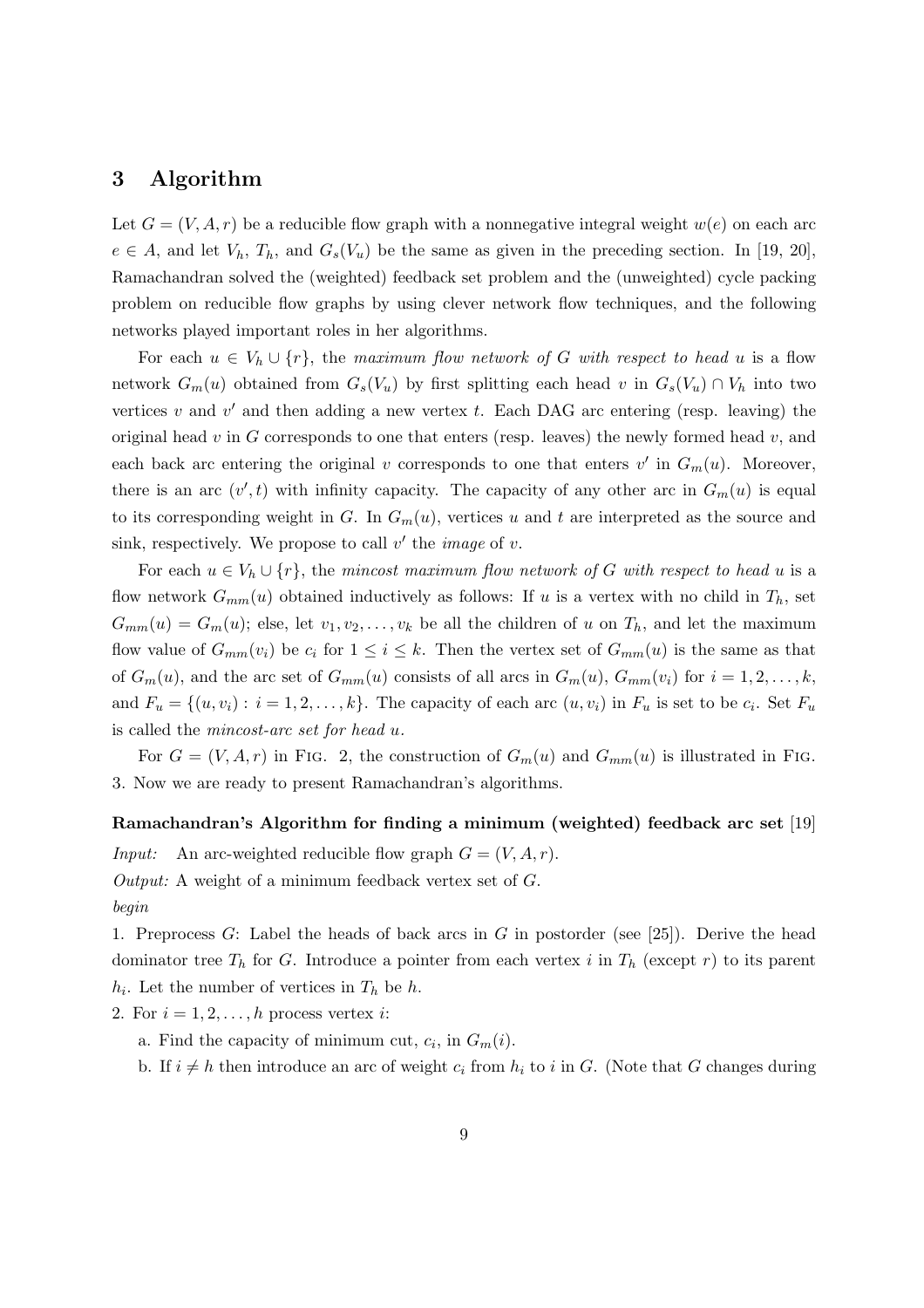the execution of the algorithm so that  $G_m(i)$  is the same as  $G_{mm}(i)$  if G were unchanged.) 3. Output  $c_h$  as the weight of a minimum feedback set of  $G$ .  $end$ 

The arc introduced in step 2b from  $h_i$  to i is called a *newly added arc*.

### Ramachandran's Algorithm for finding a maximum (unweighted) cycle packing [20]

A reducible flow graph  $G = (V, A, r)$ .  $Input:$ 

Output: A maximum collection of arc disjoint cycles in  $G$ .

*Description:* Set the weight of each arc equal to 1. In step 2a of the above algorithm, let the children of head i in  $T_h$  be  $i_1, i_2, \ldots, i_k$ . Let  $\mathbf{F}_{i_1}, \mathbf{F}_{i_2}, \ldots, \mathbf{F}_{i_k}$  be the maximum flow on  $G_m(i_1), G_m(i_2), \ldots, G_m(i_k)$ , respectively, found by the algorithm. During the *i*th execution of step 2, extend these flows to a feasible flow **F** for  $G_m(i)$  by saturating the newly added arcs from *i* to  $i_j$ , for  $j = 1, 2, ..., k$ . Then find a maximum flow  $\mathbf{F}_i$  by successively finding an augmenting path from  $i$  to  $t$  with no newly added arcs, and pushing the flow along it until no such an augmenting path can be found. (At this point a maximum flow and a minimum cut for  $G_m(i)$  are obtained.) The maximum flow for  $G_m(h)$  corresponds to a maximum collection of arc disjoint cycles in  $G$  with cardinality  $c_h$ .



The results established by Ramachandran are summarized in the following theorems.

**Theorem 3.1** [19]. In any arc-weighted reducible flow graph  $G = (V, A, r)$ , a minimum (weighted) feedback arc set can be found in time  $O(n^2m \log(n^2/m))$ , where  $n = |V|$  and  $m = |A|$ .

**Theorem 3.2** [20]. In any reducible flow graph  $G = (V, A, r)$ , the cardinality of a minimum feedback arc set in a reducible flow graph is equal to the cardinality of a maximum collection of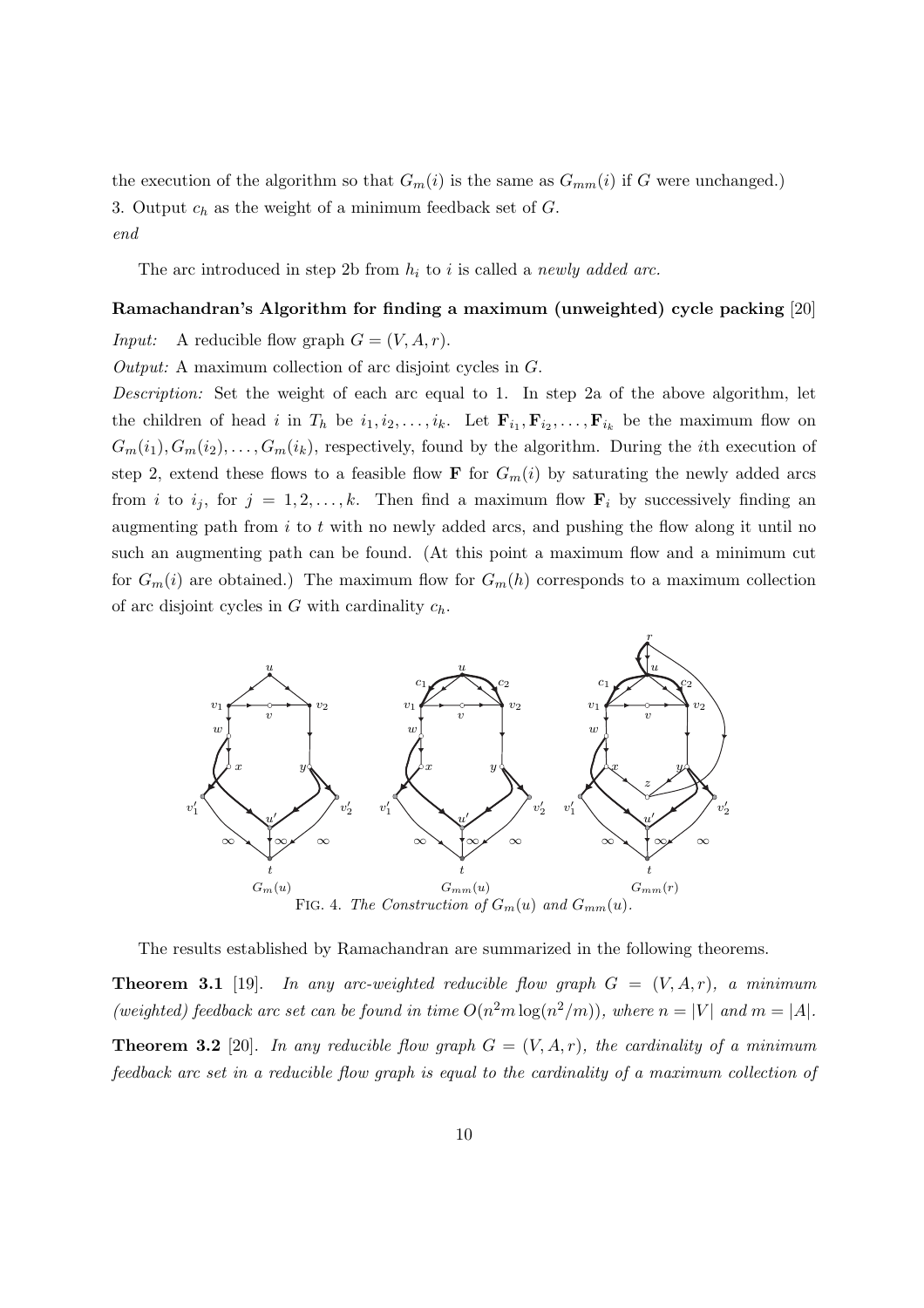arc disjoint cycles. Moreover, the corresponding set of arc disjoint cycles can be found in time  $O(\min\{mn^{5/3}, m^2\})$ , where  $n = |V|$  and  $m = |A|$ .

As remarked in Section 1, Ramachandran's proof [20] not only yields the corresponding minimax theorem in the weighted case but also can be further extended to find maximum (weighted) cycle packings in weighted reducible graphs. The purpose of this paper is to present a faster algorithm for the maximum (weighted) cycle packing problem than this direct extension. Our algorithm is built heavily on Ramachandran's work [19, 20], and can use any maximum flow algorithm as its subroutine. Recall that in Ramachandran's algorithm [20] the maximum flow must saturate all newly added arcs; this requirement will be relaxed in our algorithm, and it is this relaxation that leads to improved efficiency.

**Theorem 3.3.** In any arc-weighted reducible flow graph  $G = (V, A, r)$ , a maximum (weighted) cycle packing can be found in time  $O(n^2m \log(n^2/m))$ , where  $n = |V|$  and  $m = |A|$ .

We break the proof of Theorem 3.3 into a series of lemmas.

**Lemma 3.4.** Let  $\pi$  be the DFS search order as described in Lemma 2.3 and let a and b be two vertices in  $V_h$  with  $\pi(a) < \pi(b)$ . Then

- (i) a' (the image of a) is not contained in  $G_{mm}(b)$ , and b' is contained in  $G_{mm}(a)$  iff a dominates b;
- (ii) There is no path from b to a in  $G_{mm}(r)$ ;
- (iii) Either  $G_{mm}(a)\backslash\{t\}$  and  $G_{mm}(b)\backslash\{t\}$  are vertex disjoint or  $G_{mm}(b)$  is contained in  $G_{mm}(a)$ ;
- (iv)  $G_{mm}(a)$  is an acyclic digraph rooted at a.

*Proof.* Since  $\pi(a) < \pi(b)$ , by Lemma 2.3, a is not dominated by b, and hence by Lemma 2.2(i),  $a \notin V_b$ . So a' (the image of a) is not contained in  $G_{mm}(b)$ . From the construction of  $G_{mm}(a)$  we see that b' is contained in  $G_{mm}(a)$  iff  $b \in V_a$  iff a dominates b by Lemma 2.2(i) and the definition of  $V_a$ . So (i) follows.

Suppose to the contrary that  $G_{mm}(r)$  contains a path P from b to a. In view of the construction of  $G_{mm}(r)$ , none of t and v' (the image of v) for all v in G is contained in P. Thus P only contains DAG arcs and newly added arcs. Let us now replace each newly added arc  $(u, v)$ on P with a DAG path from u to v (see (2.1)). Then the resulting path is a DAG path from b to  $a$ , contradicting Lemma 2.3. Thus we have (ii).

Suppose  $G_{mm}(a)\setminus\{t\}$  and  $G_{mm}(b)\setminus\{t\}$  have a vertex in common. From the construction we deduce that  $G_s(V_a)$  and  $G_s(V_b)$  have a vertex in common. By Lemma 2.2(iv), a dominates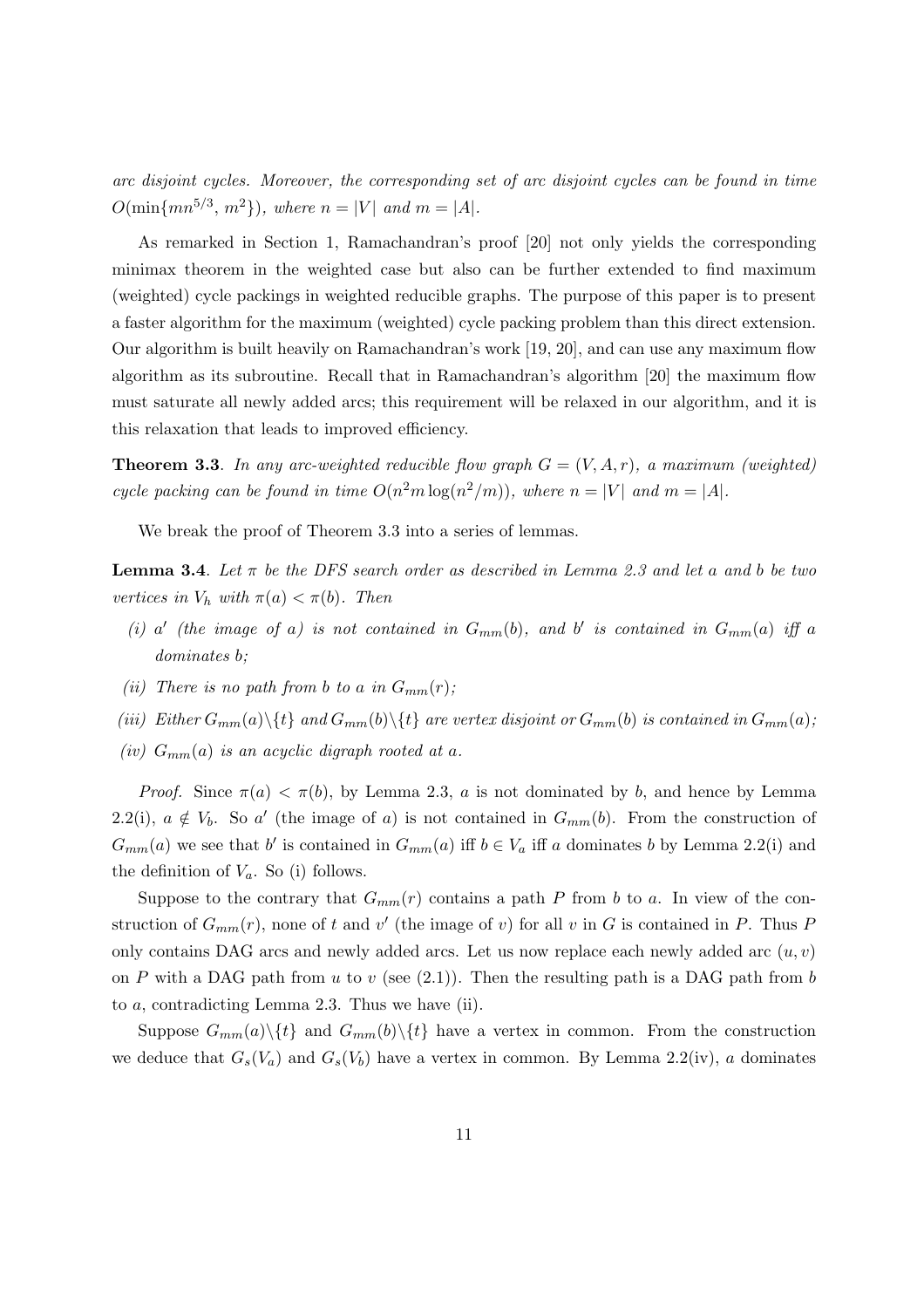b (recall that a is not dominated by b) and thus by definition  $V_b \subseteq V_a$ . It follows from the construction that  $G_{mm}(b)$  is contained in  $G_{mm}(a)$ . Hence (iii) holds.

By Lemma 2.2(ii),  $G_s(V_a)$  is a reducible graph rooted at a. Let D be the DAG of  $G_s(V_a)$  and let D' be the digraph obtained from D by adding all newly added arcs in  $G_{mm}(a)$ . It follows from Lemma 2.2(i) and (2.1) that D' is acyclic. Suppose  $G_{mm}(a)$  contains a cycle C. Then the construction of  $G_{mm}(a)$  implies that none of t and v' (the image of v) for all v in  $V_a$  is contained in C. Thus C is entirely contained in D', contradicting the fact that D' is acyclic. By  $(2.1)$ , D is a digraph rooted at a, so is  $G_{mm}(a)$  in view of the construction. Thus (iv) is established.  $\Box$ 

Recall the construction of  $G_m(u)$  and  $G_{mm}(u)$  and the definition of the mincost-arc set  $F_u$ for head u, it is easy to see that  $G_{mm}(u)$  is obtained from  $G_m(u)$  by adding all arcs in  $F_v$  for all vertices v in  $G_s(V_u) \cap (V_h \cup \{r\})$ . The arcs in  $G_{mm}(u)$  but not in  $G_m(u)$  are precisely the newly added arcs as defined above. Observe that the set of all the newly added arcs in  $G_{mm}(u)$  forms the subtree of  $T_h$  rooted at u.

An  $r-t$  flow x in  $G_{mm}(r)$  is called good if  $x(u, v) \leq \sum_{a' \in G_{mm}(v)} x(a', t)$  holds for any newly added arc  $(u, v)$  of  $G_{mm}(r)$ . For example, for  $G_{mm}(r)$  in Fig. 4, an  $r - t$  flow x is good if  $x(r, u) \leq x(u', t) + x(v'_1, t) + x(v'_2, t), x(u, v_1) \leq x(v'_1, t)$ , and  $x(u, v_2) \leq x(v'_2, t)$ . Our objective is to prove that a good integral maximum  $r - t$  flow of  $G_{mm}(r)$  corresponds to a maximum (weighted) cycle packing of  $G$ .

**Lemma 3.5.** There is an  $O(n^2m \log(n^2/m))$  algorithm for finding a good integral maximum  $r-t$  flow x in  $G_{mm}(r)$ , where  $n=|V|$  and  $m=|A|$ .

*Proof.* Let x be an arbitrary integral maximum  $r - t$  flow in  $G_{mm}(r)$ . We may assume that  $x$  is not good and so

(1) some newly added arc  $(p, q)$  of  $G_{mm}(r)$  satisfies

$$
x(p,q) > \sum_{a' \in G_{mm}(q)} x(a',t).
$$

Let  $\pi$  be the DFS order of  $T_h$  exhibited in Lemma 2.3, and let  $(u, v)$  be a newly added arc among all those  $(p, q)$  described in (1) such that

(2)  $\pi(v)$  is minimized, that is,  $\pi(v) \leq \pi(q)$  for any above-mentioned arc  $(p,q)$ .

By Lemma 3.4(iv),  $G_{mm}(r)$  is acyclic, so, by Theorem 2.5, x admits a path flow decomposition  $\{y_1P_1, y_2P_2, \ldots, y_\ell P_\ell\}$ . Without loss of generality, we assume that  $P_1, P_2, \ldots, P_\alpha$  are all the paths in this decomposition that pass through  $v$ . Using Theorem 2.5, we get

(3)  $\sum_{j=1}^{\alpha} y_j \geq x(u, v)$  for the above newly added arc  $(u, v)$ .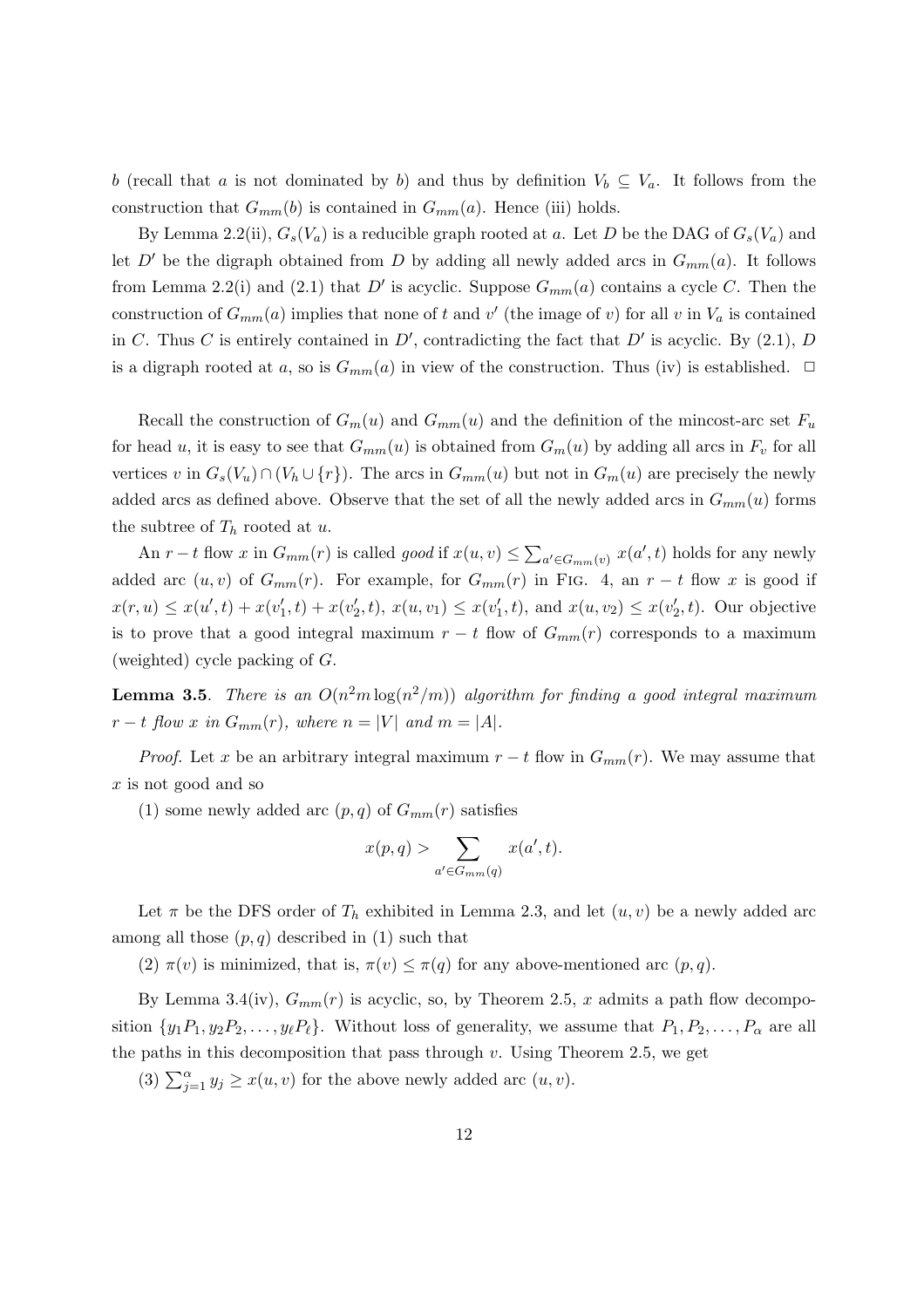Set  $Q_j = P_j[v, t]$  for  $1 \leq j \leq \alpha$ . By Lemma 2.2(iii) and the construction of  $G_{mm}(v)$ , v is the only entry vertex of  $G_{mm}(v)\backslash\{t\}$ . It follows from Theorem 2.5 and once again the construction of  $G_{mm}(v)$  that

(4) for each arc  $(a, b)$  of  $G_{mm}(v)$ , we have  $x(a, b) = \sum_{i=1}^{\alpha} (a, b) \in O_i$ ,  $y_j$ 

We extract from  $G_{mm}(r)$  a flow network  $G'_{mm}(v)$  with source v, sink t, and capacity function c' as follows:  $G'_{mm}(v)$  is the union of  $G_{mm}(v)$  and all  $Q_j$  for  $j = 1, 2, ..., \alpha$ , and for each arc  $(a, b)$  of  $G'_{mm}(v)$  its capacity

(5)  $c'(a, b)$  is set to be  $c(a, b)$  if  $(a, b)$  is an arc in  $G_{mm}(v)$  and to be  $\sum_{j=1}^{\alpha} a_{i,b} \in Q_i$  y if  $(a, b)$ is outside  $G_{mm}(v)$ .

FIG. 5 illustrates the construction of  $G'_{mm}(v_1)$  for the network depicted in FIG. 4. Suppose  $P_1 = ruv_1w x v_1't$ ,  $P_2 = ruv_1w u' t$ ,  $P_3 = ruv_1vv_2y v_2't$ , and  $P_4 = ruv_2yu't$  are all the paths in the flow decomposition. Then  $P_1$ ,  $P_2$ ,  $P_3$  are all the paths through  $v_1$ , so  $Q_1 = v_1 w x v_1' t$ ,  $Q_2 = v_1 w u' t$ , and  $Q_3 = v_1 v v_2 y v_2' t$ . Thus  $G'_{mm}(v_1)$  is as shown below.



FIG. 5. The Construction of  $G'_{mm}(v_1)$ .

Since  $\{y_1Q_1, y_2Q_2, \ldots, y_\alpha Q_\alpha\}$  is a path flow decomposition of a  $v-t$  flow in  $G'_{mm}(v)$  of value  $\sum_{i=1}^{\alpha} y_i$ , and  $x(u, v)$  is not more than the maximum flow value of network  $G_{mm}(v)$  (recall the construction of  $G_{mm}(r)$ , (3), (5), and Lemma 2.4 (with  $G_{mm}(v)$ ,  $G'_{mm}(v)$ ,  $\sum_{j=1}^{\alpha} y_j$  and  $x(u, v)$ in place of N', N,  $\lambda$  and  $\lambda'$  over there, respectively) guarantee the existence of an integral  $v-t$ flow z in  $G'_{mm}(v)$  such that

(6) 
$$
\sum_{j=1}^{\alpha} y_j = |z| \ge \sum_{a' \in G_{mm}(v)} z(a', t) \ge x(u, v).
$$

Define an integral vector x' on the arcs of  $G_{mm}(r)$  by

(7)  $x'(a, b) = x(a, b)$  if  $(a, b)$  is outside  $G'_{mm}(v)$  and  $x'(a, b) = z(a, b) + x(a, b) - \sum_{i=1}^{\alpha} a_{i}(a, b) \in Q_{i}$ otherwise.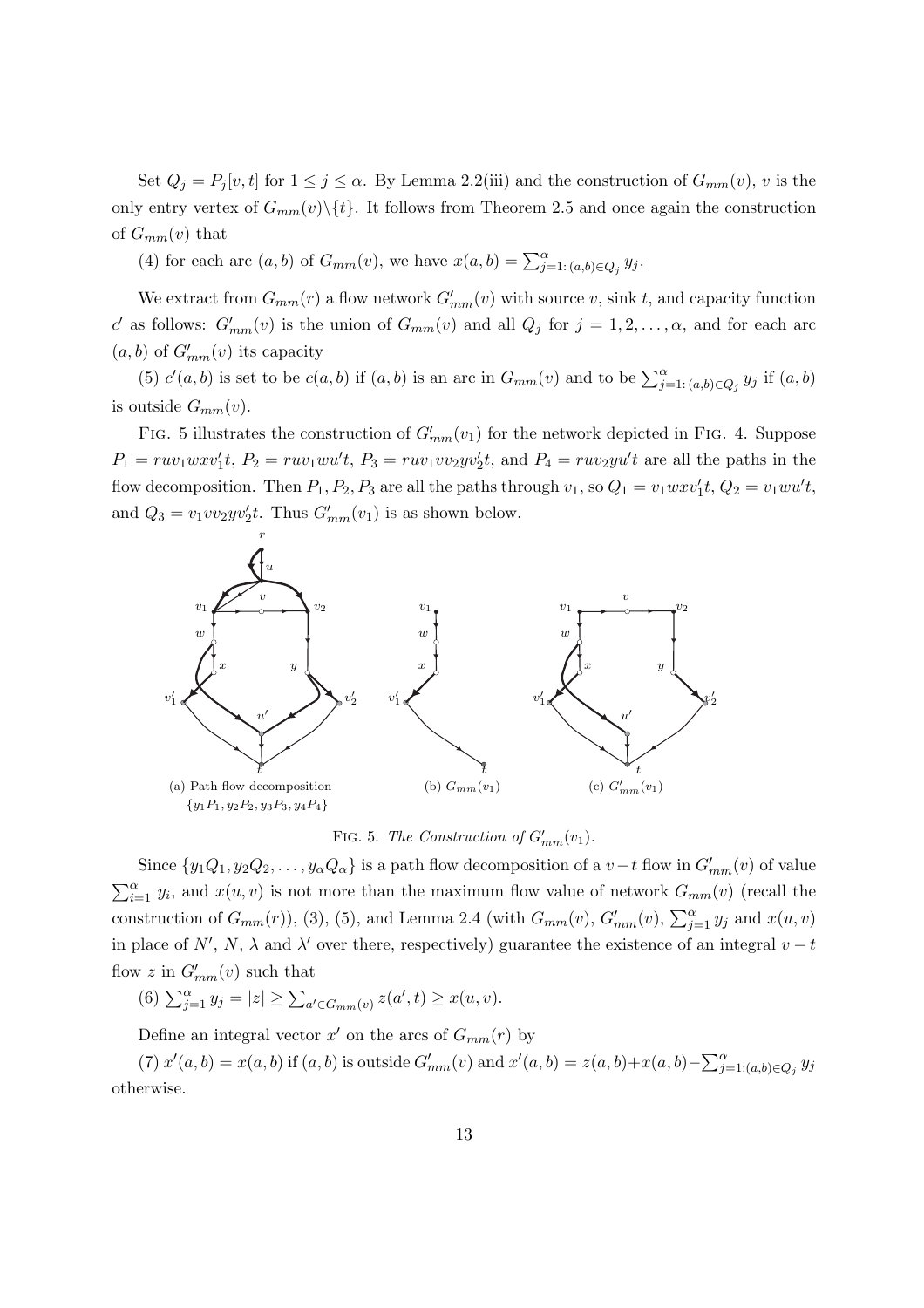(8) x' is also an integral maximum  $r - t$  flow in  $G_{mm}(r)$ .

Using (5), (7) and the  $v-t$  flow z, it is easy to see that x' satisfies the capacity constraint and conserves at each vertex, so x' is an  $r - t$  flow. Observe that

$$
\sum_{a' \in G_{mm}(r)} x'(a',t) = \sum_{a' \notin G'_{mm}(v)} x'(a',t) + \sum_{a' \in G'_{mm}(v)} x'(a',t)
$$
\n
$$
= \sum_{a' \notin G'_{mm}(v)} x(a',t) + \sum_{a' \in G'_{mm}(v)} [z(a',t) + x(a',t) - \sum_{j=1:(a',t) \in Q_j} x_j] \quad \text{(by (7))}
$$
\n
$$
= \sum_{a' \in G_{mm}(r)} x(a',t) + \sum_{a' \in G'_{mm}(v)} z(a',t) - \sum_{j=1}^{\alpha} y_j
$$
\n
$$
= \sum_{a' \in G_{mm}(r)} x(a',t).
$$

Since x is a maximum  $r - t$  flow in  $G_{mm}(r)$ , so is x', and hence we have (8).

(9)  $x'(a',t) \leq x(a',t)$  for any vertex  $a' \in G'_{mm}(v) \backslash G_{mm}(v)$ .

Indeed, since  $(a',t)$  is contained in  $G'_{mm}(v)$  for  $a' \in G'_{mm}(v) \backslash G_{mm}(v)$ , from (7) we deduce that  $x'(a',t) = z(a',t) + x(a',t) - \sum_{j=1}^{\alpha} \sum_{(a',t) \in Q_j} y_j \le c'(a',t) + x(a',t) - \sum_{j=1}^{\alpha} \sum_{(a',t) \in Q_j} y_j = x(a',t)$ by  $(5)$ , as desired.

We propose to prove that

(10) for any newly added arc  $(p, q)$  of  $G_{mm}(r)$  with  $\pi(q) \leq \pi(v)$ ,

$$
x'(p,q) \le \sum_{a' \in G_{mm}(q)} x'(a',t). \tag{3.1}
$$

To this end, observe that, by Lemma 3.4(iv),  $G_{mm}(v)$  is a digraph rooted at v, so is  $G'_{mm}(v)$ by the construction. Hence, by Lemma  $3.4$ (ii), we have

(11)  $G'_{mm}(v)$  contains no vertex  $a \in V_h \cup \{r\}$  with  $\pi(a) < \pi(v)$ .

Let us now verify that

(12)  $x'(u, v) \le \sum_{a' \in G_{mm}(v)} x'(a', t)$ .

By (11), u is outside  $G'_{mm}(v)$ . Thus by (7) we have  $x'(u, v) = x(u, v)$ . For each arc  $(a, b)$ in  $G'_{mm}(v)$ , by Theorem 2.5 we get  $x(a,b) \ge \sum_{j=1:(a,b)\in Q_j}^{\alpha} y_j$ , so  $x'(a,b) \ge z(a,b)$  (recall (7)). It follows from (6) that  $x'(u, v) = x(u, v) \le \sum_{a' \in G_{mm}(v)} z(a', t) \le \sum_{a' \in G_{mm}(v)} x'(a', t)$ . Hence  $(12)$  is proved.

Let us turn to consider an arbitrary newly added arc  $(p,q)$  of  $G_{mm}(r)$  with  $(p,q) \neq (u,v)$ and  $\pi(q) \leq \pi(v)$ . Since the newly added arcs form the arc set of the head dominator tree  $T_h$ ,  $(u, v)$  is the unique newly added arc entering v. By (11), we get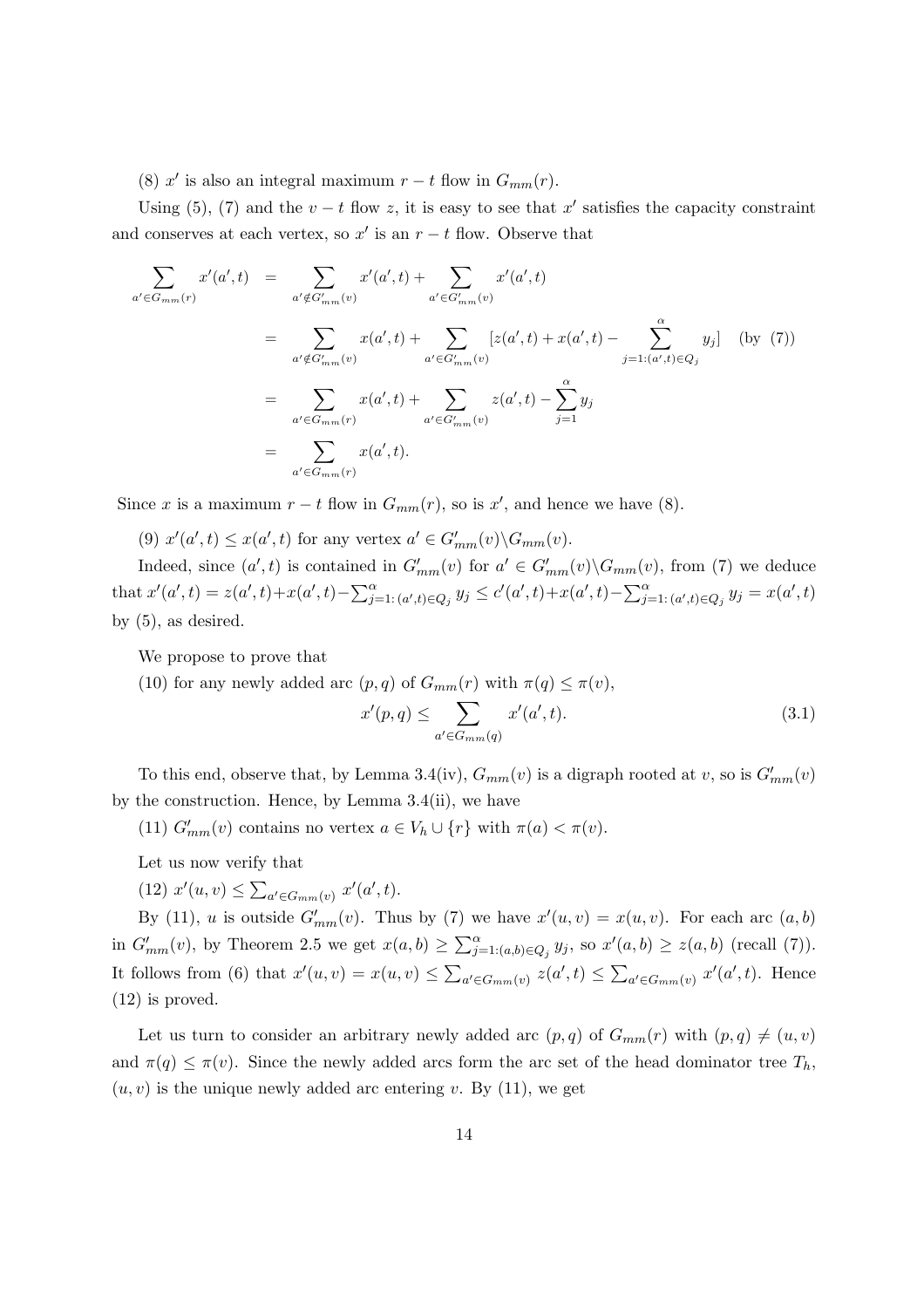(13)  $\pi(q) < \pi(v)$  and hence  $(p, q)$  is outside  $G'_{mm}(v)$  by (11).

Thus, by Lemma 3.4(iii), either  $G_{mm}(q)\backslash\{t\}$  and  $G_{mm}(v)\backslash\{t\}$  are vertex disjoint or  $G_{mm}(v)$  is contained in  $G_{mm}(q)$ ; we shall deal with these two cases separately.

(14) If  $G_{mm}(q)\backslash\{t\}$  and  $G_{mm}(v)\backslash\{t\}$  are vertex disjoint, then (3.1) holds.

To justify (14), we first claim that  $G_{mm}(q)\backslash\{t\}$  and  $G'_{mm}(v)\backslash\{t\}$  are vertex disjoint. Suppose the contrary:  $b$  is a common vertex of these two digraphs. From Lemma 3.4(iv) and the construction of  $G'_{mm}(v)$ , we see that  $G'_{mm}(v)$  is a digraph rooted at v. Hence there is a path P in  $G'_{mm}(v)\setminus\{t\}$  from v to b. It follows from (13) and Lemma 3.4(ii) that P contains an entry vertex of  $G_{mm}(q)\backslash\{t\}$  other than q. However, by Lemma 2.2(ii), (iii) and the construction of  $G_{mm}(q)$ , q is the unique entry vertex of  $G_{mm}(q)\backslash\{t\}$ , this contradiction establishes the claim. Using the claim, (13), and (7), we get  $x'(a',t) = x(a,t)$  for each  $a' \in G_{mm}(q)$ , and  $x'(p,q) = x(p,q)$ . In view of (2),  $x(p,q) \leq \sum_{a' \in G_{mm}(q)} x(a',t)$ , so we have (3.1) and hence (14).

(15) If  $G_{mm}(v)$  is contained in  $G_{mm}(q)$ , then (3.1) holds.

By direct computation, we have

$$
\sum_{a' \in G_{mm}(q)} x'(a',t) - \sum_{a' \in G_{mm}(q)} x(a',t) = \sum_{a' \in G_{mm}(q) \cap G'_{mm}(v)} [x'(a',t) - x(a',t)]
$$
\n
$$
= \sum_{a' \in G_{mm}(v)} [x'(a',t) - x(a',t)] + \sum_{a' \in G_{mm}(q) \cap (G'_{mm}(v) \setminus G_{mm}(v))} [x'(a',t) - x(a',t)] \quad \text{(by hypothesis)}
$$
\n
$$
\geq \sum_{a' \in G_{mm}(v)} [x'(a',t) - x(a',t)] + \sum_{a' \in G'_{mm}(v) \setminus G_{mm}(v)} [x'(a',t) - x(a',t)] \quad \text{(by (9))}
$$
\n
$$
= \sum_{a' \in G'_{mm}(v)} x'(a',t) - \sum_{a' \in G'_{mm}(v)} x(a',t)
$$
\n
$$
= \sum_{a' \in G'_{mm}(v)} \left[ z(a',t) + x(a',t) - \sum_{j=1: a' \in Q_j} y_j \right] - \sum_{a' \in G'_{mm}(v)} x(a',t) \quad \text{(by (7))}
$$
\n
$$
= |z| - \sum_{j=1}^{\alpha} y_j = 0 \quad \text{(by (6))}.
$$

Thus  $\sum_{a' \in G_{mm}(q)} x'(a', t) \geq \sum_{a' \in G_{mm}(q)} x(a', t)$ . Notice that by (13) and (7),  $x'(p, q) = x(p, q)$ , and by (2),  $x(p,q) \leq \sum_{a' \in G_{mm}(q)} x(a',t)$ , so we obtain (3.1) and hence (15).

Combining (12), (14) and (15), we get (10). Now let us replace x by  $x'$  and repeat the process. From (2), (8) and (10) we conclude that a good integral maximum  $r-t$  flow in  $G_{mm}(r)$  can be obtained after at most n iterations. Since the initial maximum flow x and  $x'$  in (7) can both be found in  $O(nm \log(n^2/m))$  time [13], the whole algorithm runs in time  $O(n^2m \log(n^2/m))$ .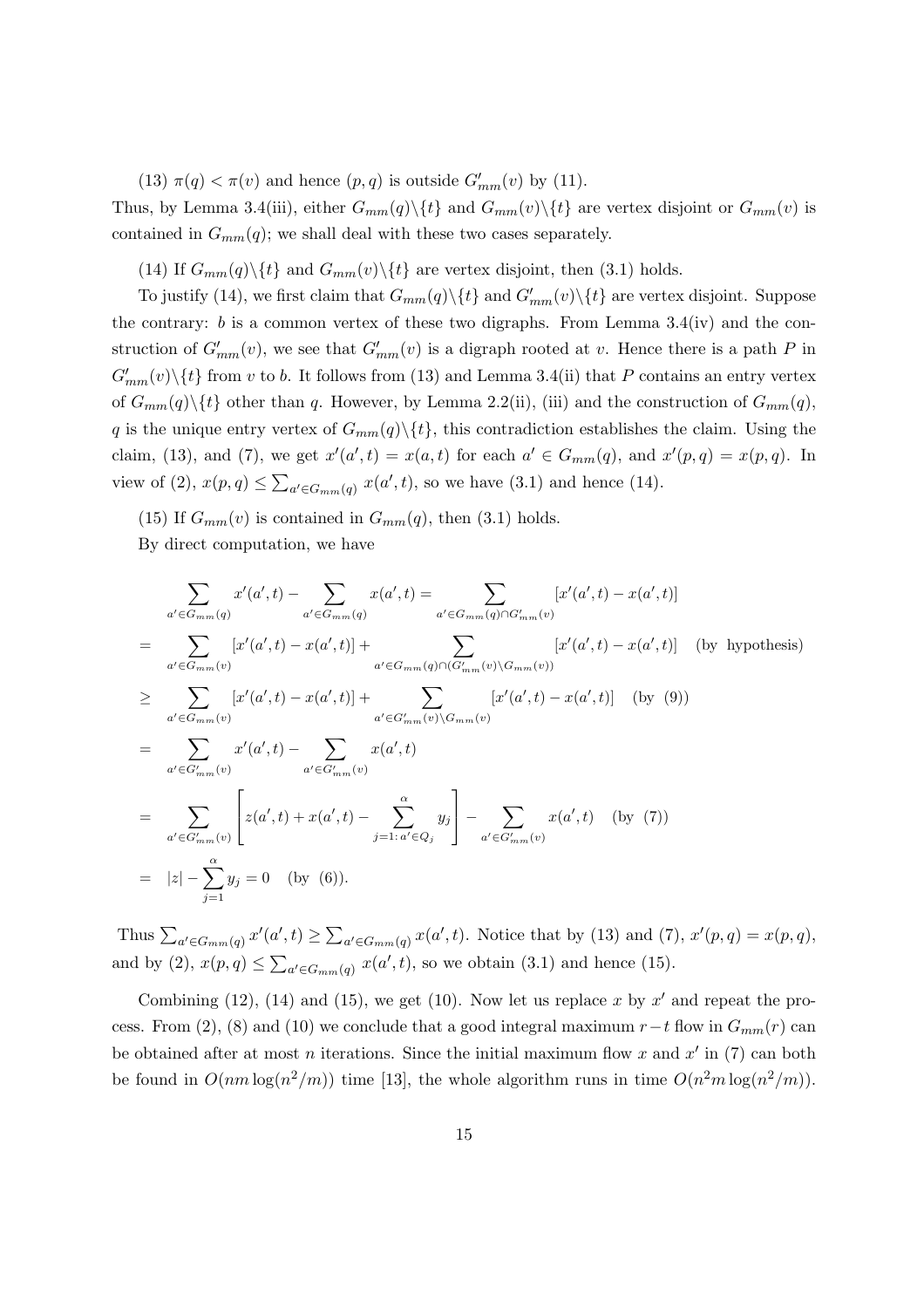**Lemma 3.6.** Given a good integral  $r - t$  flow x in  $G_{mm}(r)$ , there is an  $O(m^2)$  algorithm for finding a cycle packing of G with weight |x| and with at most m distinct cycles, where  $m = |A|$ .

*Proof.* The statement clearly holds if x is a zero flow. So we assume x is nonzero. Let  $p(u)$ denote the parent of u on  $T_h$  for each  $u \in V_h \backslash \{r\}$ , let  $\pi$  be the DFS order of  $T_h$  specified in Lemma 2.3, and let v', the image of v, be the vertex of  $G_{mm}(r)$  (recall the construction) such that

- (i)  $x(v', t) > 0$ , and
- (ii) subject to (i),  $\pi(v)$  is maximized.

Condition (i) guarantees the existence of an  $r-t$  path P through v' in  $G_{mm}(r)$  such that  $x(e) > 0$ for any arc e on P. Now let  $Q = u_0 u_1 ... u_k$  denote the path from r to v on  $T_h$ , where  $u_0 = r$ ,  $u_k = v$ , and  $u_i = p(u_{i+1})$  for  $i = 0, 1, ..., k-1$ . By Lemma 2.2(ii), (iii), and the construction of  $G_{mm}(r)$ ,  $u_i$  is the only entry vertex of  $G_{mm}(u_i)\backslash\{t\}$  for  $0 \leq i \leq k$ . By Lemma 3.4(iii),  $G_{mm}(u_j)$  is contained in  $G_{mm}(u_i)$  whenever  $0 \leq i < j \leq k$ . Hence vertices  $u_0, u_1, \ldots, u_k$  appear sequentially on  $P$ .

Using Lemma  $3.4(i)$ , we have

(1) v' is contained in no  $G_{mm}(u)$  with  $\pi(u) > \pi(v)$ , and v' is contained in  $G_{mm}(u)$  with  $\pi(u) < \pi(v)$  iff u dominates v.

We claim that

(2)  $P[v, v']$  contains no arc  $(p(u), u)$  of  $T_h$  with  $\pi(p(u)) \geq \pi(v)$ .

Suppose to the contrary that such u exists. Since  $x(p(u), u) > 0$  and x is a good flow,  $x(a',t) > 0$  for some vertex a' in  $G_{mm}(u)$ . Thus  $\pi(a) \geq \pi(u) > \pi(v)$ , contradicting the selection (ii) of  $v'$ . So we get  $(2)$ .

Now let R be the path obtained from P by replacing  $P[u_i, u_{i+1}]$  with the newly added arc  $(u_i, u_{i+1})$  whenever  $x(u_i, u_{i+1}) > 0$  for  $i = 0, 1, \ldots, k-1$ . Then  $x(e) > 0$  for each arc e on R. Let  $\delta$  denote the minimum  $x(e)$  for all e on R. We define a vector  $x'$  on the arc set of  $G_{mm}(r)$  as follows:  $x'(e) = x(e) - \delta$  if e is an arc on R and  $x(e)$  otherwise. From (1) and (2), we can conclude that x' remains to be a good flow of  $G_{mm}(r)$  and  $|x'| = |x| - \delta$ . Let e' denote the arc of P entering v', and let C be the cycle of G uniquely contained in the union of  $P[v, v']$  and the back arc corresponding to e'. (For the example depicted in Fig. 5,  $P_3[v_2, v_2'] \cup \{(y, v_2)\} = v_2 y v_2' t \cup \{(y, v_2)\}\$ contains a unique cycle  $v_2 y v_2$  of G in Fig. 2.) Now let C contain C such that the multiplicity of C,  $m(C)$ , is  $\delta$ . Replace x by x' and repeat the process until x becomes a zero flow. Clearly,  $\mathcal C$  is a cycle packing with weight equal to the value of the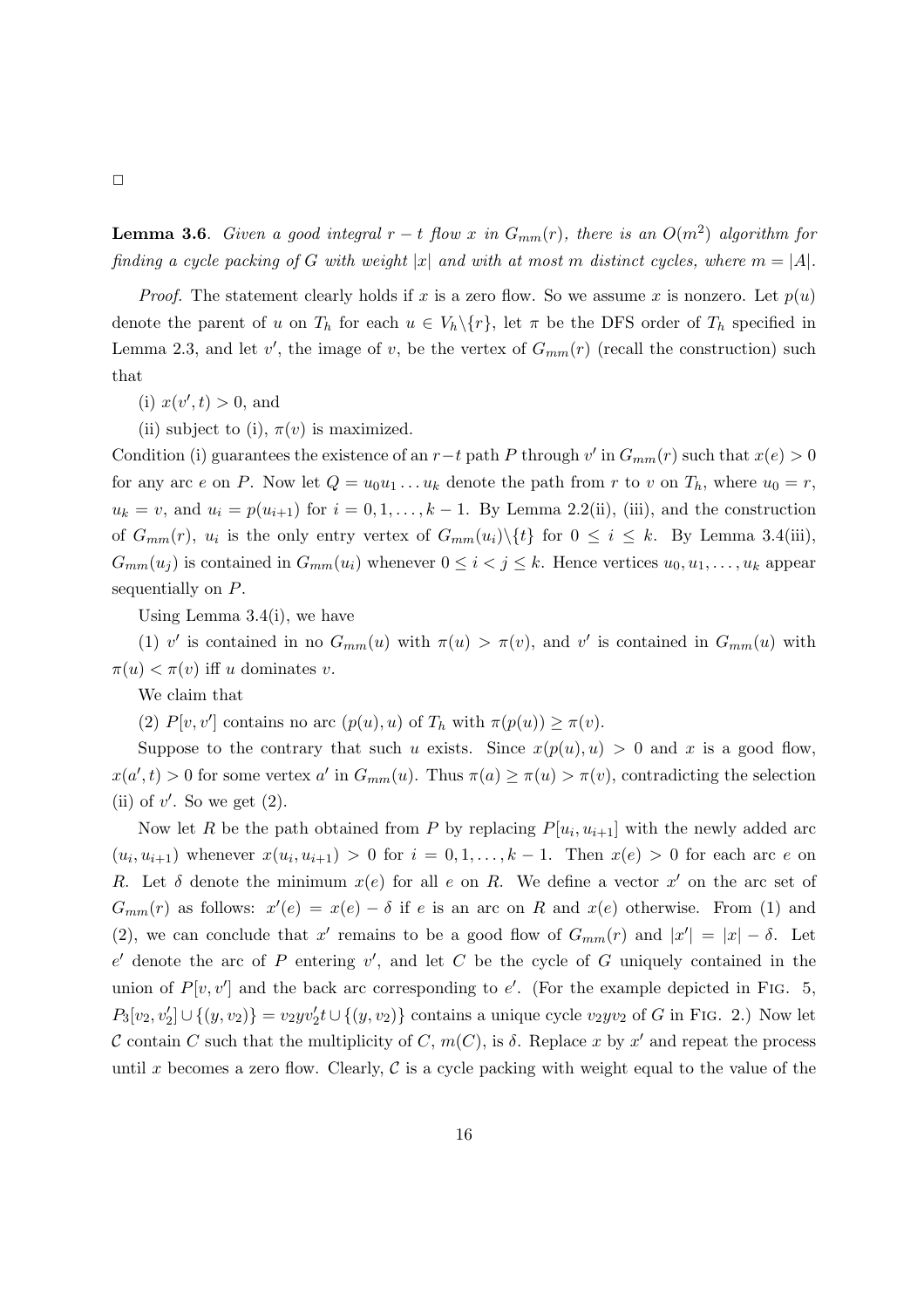initial  $r - t$  flow x and contains at most m distinct cycles.

Since P can be found by breadth first search in  $O(m)$  time and the number of iterations is bounded above by the number of distinct cycles in  $\mathcal C$  (which is at most m), the algorithm runs in  $O(m^2)$  time.  $\Box$ 

**Lemma 3.7**. For any cycle packing C of G with k distinct cycles, where  $k \leq m$ , there is an integral  $r - t$  flow x of  $G_{mm}(r)$  such that |x| equals the weight of C.

*Proof.* Let  $C_1, C_2, \ldots, C_k$  be all distinct cycles in C such that the multiplicity of each  $C_i$ ,  $m(C_i)$ , is  $y_i$ . Recall Theorem 2.1(v), each  $C_i$  contains precisely one back arc  $(v_i, u_i)$ . Let  $P_i$  be the unique path from r to  $u_i$  on  $T_h$  (we view  $P_i$  as a path in  $G_{mm}(r)$  consisting of the corresponding newly added arcs), and let  $Q_i$  denote the concatenation of  $P_i$ ,  $C_i \setminus \{(v_i, u_i)\}, (v_i, u'_i)$ , and  $(u'_i, t)$ for  $i = 1, 2, ..., k$ . (For example, the cycle  $v_2yv_2$  of G in Fig. 2 corresponds to path  $ruv_2yv_2'$ in  $G_{mm}(r)$ .) We aim to show that  $\{y_1Q_1, y_2Q_2, \ldots, y_kQ_k\}$  is a path flow decomposition of a flow x in  $G_{mm}(r)$  (which is acyclic by Lemma 3.4(iv)). For this purpose, it suffices to check the capacity constraint.

Suppose to the contrary that the capacity constraint is violated on some arc  $(u, v)$ . Then  $(u, v)$  must be a newly added arc. We select such an arc so that  $\pi(v)$  is maximized. Thus

- (i)  $\sum_{i:(u,v)\in O_i} y_i > c(u,v)$  and
- (ii)  $\sum_{i:(a,b)\in O_i} y_i \le c(a,b)$  for all arcs  $(a,b)$  of  $G_{mm}(v)$ .

For each  $i = 1, 2, ..., k$ , since  $C_i \setminus \{(v_i, u_i)\}\$ is a DAG path by Theorem 2.1(v) and  $(u, v)$  is a newly added arc,  $Q_i$  passes through  $(u, v)$  iff  $P_i$  passes through  $(u, v)$  iff v dominates  $u_i$ . Thus if  $Q_i$  passes through  $(u, v)$ , then all the vertices on  $C_i$  are in  $V_v$  by the definition of  $V_v$ . So it follows from the construction of  $G_{mm}(v)$  that  $Q_i[v,t]$  is entirely contained in  $G_{mm}(v)$ . Without loss of generality, we assume  $Q_1, Q_2, \ldots, Q_\alpha$  are all the paths in  $Q_1, Q_2, \ldots, Q_k$  that pass through  $(u, v)$ . In view of (ii),  $\{y_1Q_1[v,t], y_2Q_2[v,t], \ldots, y_\alpha Q_\alpha[v,t]\}$  is a path flow decomposition of a  $v-t$  flow in  $G_{mm}(v)$ . Observe that  $\sum_{i=1}^{\alpha} y_i$  is bounded above by the maximum flow value of  $G_{mm}(v)$ which is  $c(u, v)$  by the construction of  $G_{mm}(r)$ . Hence,  $\sum_{i:(u,v)\in Q_i} y_i = \sum_{i=1}^{\alpha} y_i \leq c(u, v)$ , contradicting (i). This completes the proof.  $\Box$ 

We are ready to present our algorithm for finding a maximum cycle packing in any arcweighted reducible flow graph.

### Algorithm for finding a maximum (weighted) cycle packing

An arc-weighted reducible flow graph  $G = (V, A, r)$ . Input: *Output:* A maximum cycle packing  $\mathcal C$  of  $G$ .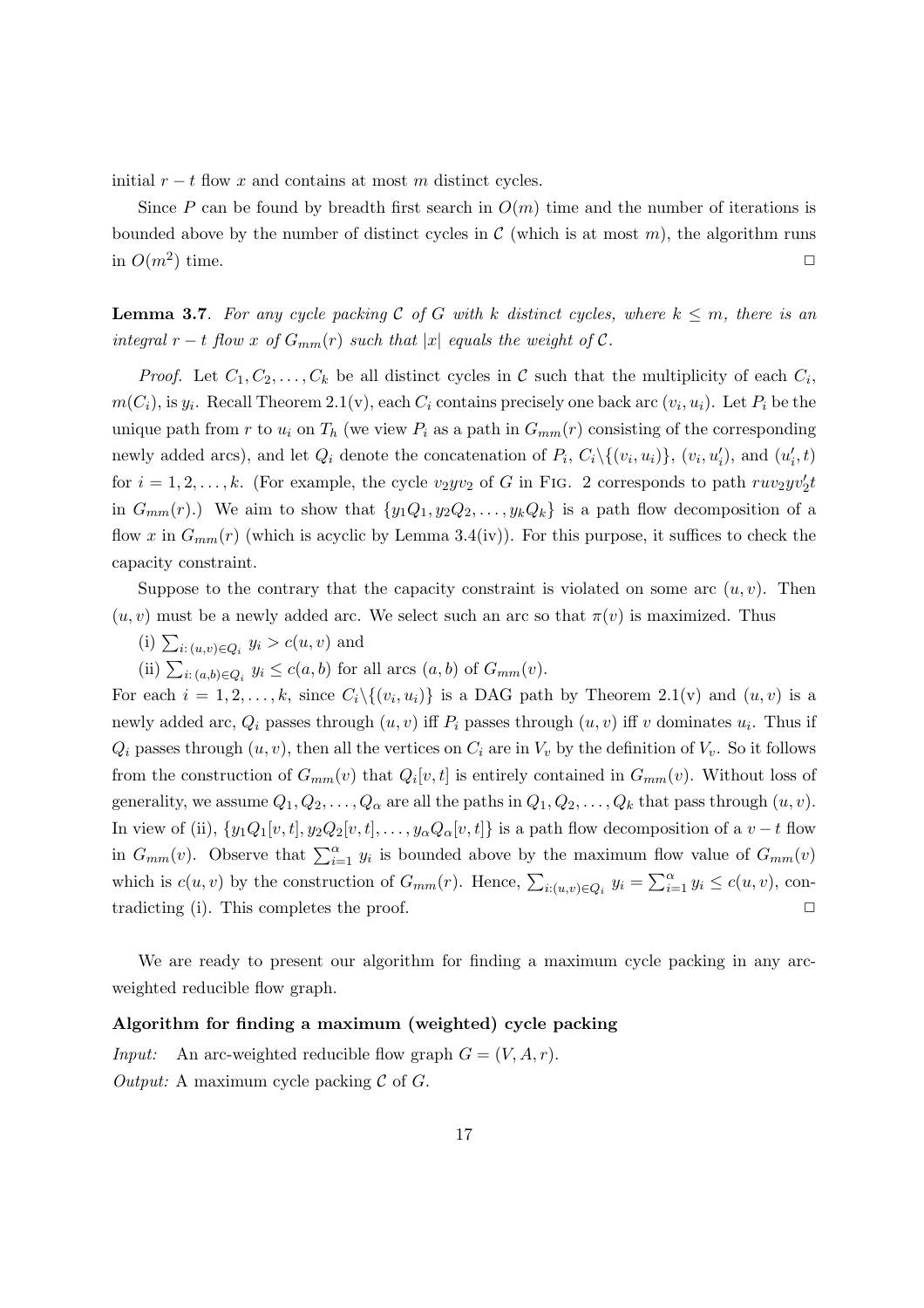Step 0. Construct Ramachandran's flow network  $G_{mm}(r)$  (see the beginning of this section). Step 1. Find a good integral maximum  $r - t$  flow x in  $G_{mm}(r)$  as described in Lemma 3.5. Step 2. Convert x to a cycle packing C of G as described in Lemma 3.6 and return C.

The correctness of this algorithm follows instantly from Lemma 3.5-3.7. Since the dominator tree can be constructed in linear time [14], so can be the underlying digraph of  $G_{mm}(r)$ . By calling the maximum flow algorithm [13] at most  $n$  times, we can get the capacities of all newly added arcs in  $G_{mm}(r)$ . In view of the complexity stated in each lemma, we conclude that the algorithm runs in  $O(n^2m \log(n^2/m))$  time. This completes the proof of Theorem 3.3.

#### $\overline{\mathbf{4}}$ **Concluding Remarks**

In this paper we have obtained a polynomial time algorithm for finding a maximum weighted cycle packing in any arc-weighted reducible flow graph. We remark that our algorithm can also be employed to solve the maximum cycle packing problem in the vertex weighted case as the latter can be easily transformed into the former. Moreover, there is a linear time algorithm for finding maximum vertex-disjoint cycles in any reducible flow graph (the dual of Shamir's problem  $[22]$ ).

Minimax relations play important roles in combinatorics and optimization. In addition to their great theoretical interest, they often yield polynomial-time solutions of the corresponding problems. As shown by Ramachandran [20] and by Lucchesi and Younger [18], reducible flow graphs and planar digraphs satisfy the minimax arc theorem on packing and covering cycles. Major open problems in this direction are to characterize all digraphs with this minimax arc (resp. vertex) relation, for any nonnegative integral weight function defined on the arc (resp. vertex) set. See Cai *et al.* [4, 5, 6] for a complete characterization of all tournaments and bipartite tournaments and Ding *et al.* [8, 9] for the description of all undirected graphs.

Ramachandran [21] came up with parallel algorithms for recognizing reducible flow graphs, for finding dominators, and for finding a minimum feedback vertex set in an unweighted reducible flow graph. Certainly, parallel algorithms for the general cycle packing and feedback set problems on reducible flow graphs also deserve good research efforts.

**Acknowledgment.** The authors are deeply indebted to two anonymous referees for their invaluable comments and suggestions which have greatly improved the presentation of this paper.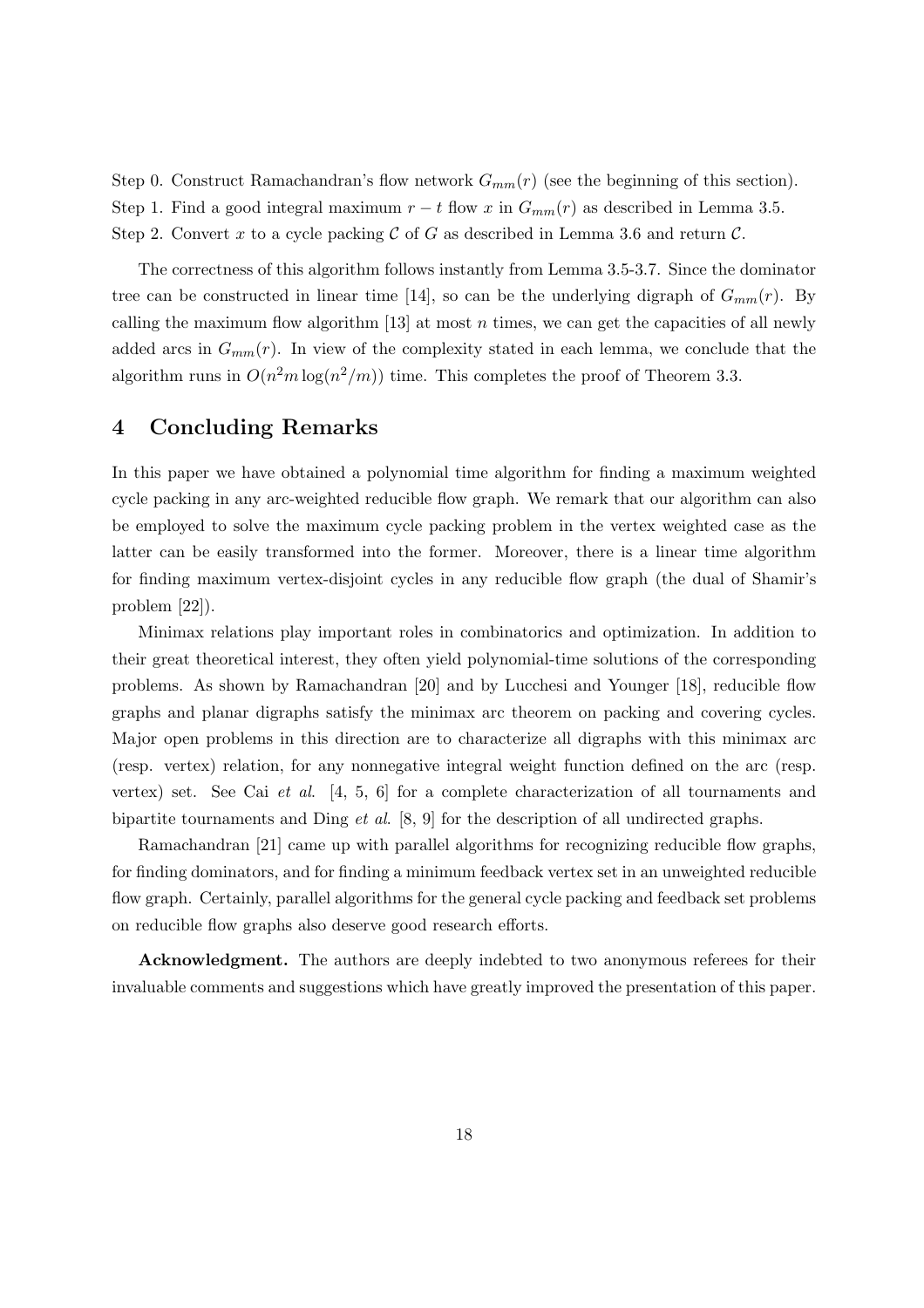## References

- [1] R. K. Ahuja, T. L. Magnanti, and J. B. Orlin, *Network Flows Theory, Algorithms, and* Applications, Prentice Hall, Englewood Cliffs, New Jersey, 1993.
- [2] R. K. Ahuja, J. B. Orlin, and R. E. Tarian, Improved time bounds for the maximum flow problem, *SIAM J. Comput.* **18** (1989), 939-954.
- [3] A. V. Aho and J. D. Ullman, *Principle of Compiler Design*, Addison-Wesley Reading, MA, 1977.
- [4] M. C. Cai, X. T. Deng, and W. Zang, A TDI system and its application to approximation algorithms, in: Proc.  $39^{th}$  IEEE Symposium on Foundations of Computer Science, Palo Alto, CA, 1998, pp. 227-233.
- [5] M. C. Cai, X. T. Deng, and W. Zang, An approximation algorithm for feedback vertex sets in tournaments,  $SIAM J. Comput. 30 (2001), 1993-2007.$
- [6] M. C. Cai, X. T. Deng, and W. Zang, A min-max theorem on feedback vertex sets, Math. Oper. Res. 27 (2002), 361-371.
- [7] A. Caprara, A. Panconesi, and R. Rizzi, Packing cycles in undirected graphs, J. Algorithms 48  $(2003)$ , 239-256.
- [8] G. Ding and W. Zang, Packing cycles in graphs, J. Combin. Theory Ser. B 86 (2002), 381-407.
- [9] G. Ding, Z. Xu, and W. Zang, Packing cycles in graphs, II, J. Combin. Theory Ser. B 87  $(2003), 244-253.$
- [10] L. R. Ford, Jr. and D. R. Fulkerson, *Flows in Networks*, Princeton Univ. Press, Princeton, NJ, 1962.
- [11] A. Frank and A. Gyarfas, Directed graphs and computer programs, in: *Problemes Combina*toires et Theorie des Graphes, Colloque Internationaux C.N.R.S. 260 (1976), pp. 157-158.
- [12] M. R. Garey and D. S. Johnson, *Computers and Intractability*, W. H. Freeman and Company, New York, 1979.
- [13] A. Goldberg and R. E. Tarjan, A new approach to the maximum flow problem, in: Proc. 18th Annual ACM Symposium on Theory of Computing, 1985, pp. 136-146.
- [14] D. Harel, A linear algorithm for finding dominators in flow graphs and related problems, in: Proc. 17th Annual ACM Symposium on Theory of Computing, 1984, pp. 185-194.
- [15] M. S. Hecht and J. D. Ullman, Flow graph reducibility, *SIAM J. Comput.* 1 (1972), 188-202.